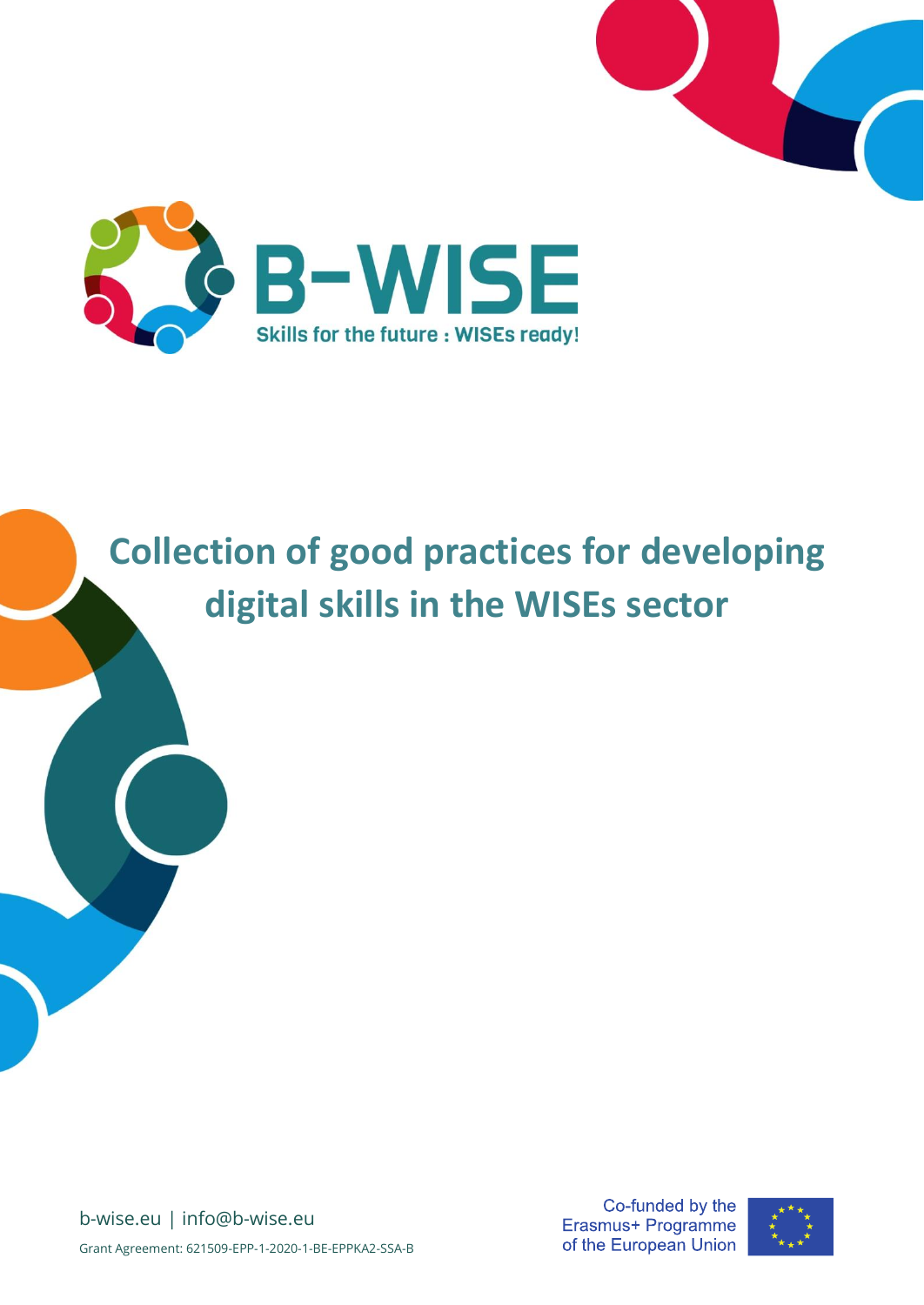



## **1. Smart assistive Augmented Reality work and training stations**

*About the practice* **Where**: Belgium **Start date**: 2017 **Status:** active **Beneficiaries**: 1. vulnerable groups (i.e., people with a (work) disability, people with a temporary or structural (work) limitation, etc.); 2. associations, companies, governments and third parties who employ, guide, train and support these groups **Funded by**: Lichtwerk's own funding; governmental subsidy



 *Contacts* Lieven Bossuyt Lieven.Bossuyt@lichtwerk.io http://www.lichtwerk.io



# **OVERVIEW OF THE PRACTICE**

Lichtwerk's goal is to create an inclusive labour market so that people with disabilities and other individuals with a certain distance to the labour market have access to paid employment. To achieve this, Lichtwerk provides smart assistive Augmented Reality work and training stations, powered by LightGuide AR software. The solution offers "cognitive support" through the projection of digital work instructions on any work surface, providing operators with visual guidance, feedback and confirmation. This helps them to better learn new complex processes. The solution replaces written and oral work instructions with an intuitive and intelligent guidance programme that complies with the highest quality standards and makes the workspace safer and more inclusive. The assistive technologies provided by Lichtwerk can be used as permanent support, but also for (re) training and educational purposes.

This solution has so far been installed in social enterprises, conventional manufacturing companies, schools and training centres.



Lichtwerk develops and implements custom-made LightGuide AR solutions in co-creation with the operators (workers with support needs) and the supporters (job coaches, tutors, occupational therapists, etc.). The practice is delivered by following a "Think & Design – Build & Implement – Maintain & Improve" approach, developed around the three following phases: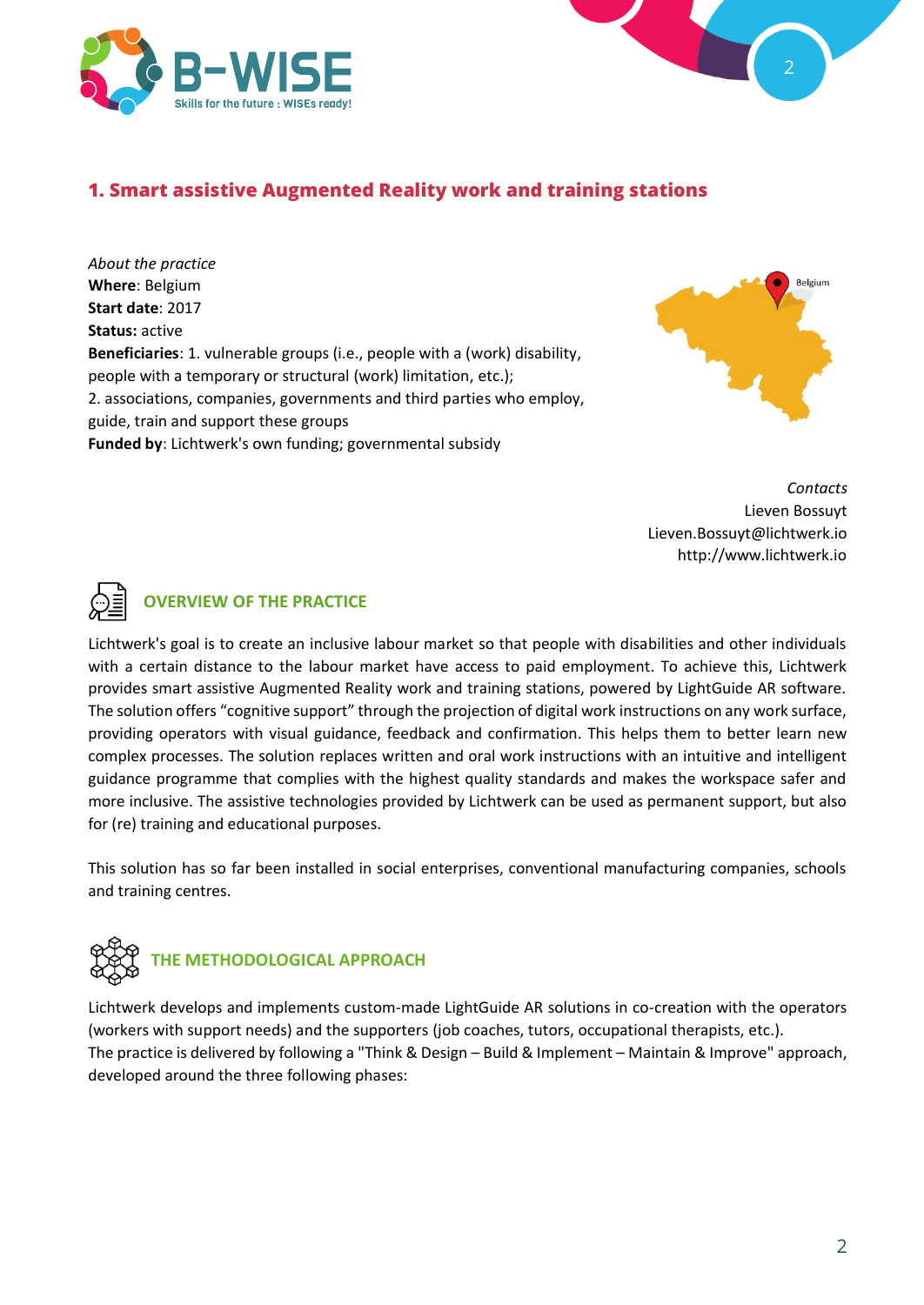



#### **1. "Think & Design"**

In this preliminary phase, behavioural analysis (tasks to be performed/skills and needs of people doing the jobs), scope refinement, final scope definition and impact calculation are the key activities. The aim is to provide the organisation benefitting from the practice with transparent insight into the specific added value of smart assistive LightGuide AR work and training stations, both on people (e.g., positive impact on their wellbeing, autonomy, proficiency level and skills development) and on business level (e.g., positive impact on product quality and overall work floor efficiency and productivity). In this phase, all expertise of all partners and the different groups of people involved (workers with support needs or job seekers and their supporters) is brought together in order to define, refine and document the needs, approach and estimated outcomes.

#### **2. "Build & Implement"**

During this implementation phase, the smart assistive LightGuide AR work and training stations are configured, tested and installed at the customer's premises. The supporters get extensive training on how to create and improve existing and new digital work instructions.

#### **3. "Maintain & Improve"**

Once the smart assistive AR work and training stations have been installed, a lot of data is collected and analysed. This information is continuously used to improve and support workers, their supporters and enablers, the processes and the products.

# **TYPE OF SKILLS DEVELOPED**

The technology is used for training, retraining (e.g., after a long period of absence, illness) or for permanent support to people who are in need of support. The training stations are especially suited for industrial tasks (assembly) or logistical tasks.



#### **THE INNOVATIVE ASPECT**

The innovation of the practice lies in its "Go Digital, Stay Human" approach, which aims at making work feasible and manageable for every employee or job seeker. Moreover, the software used collects different data to monitor the progress of the operator and capture his/her needs, thus making the implemented technology adaptable to each individual and each task.

The practice has also received many awards as recognition of its innovative aspect.



The assistive technology has a positive impact on the operator's well-being, minimising the stress experienced when learning or executing complex tasks. It also encourages workers to be more autonomous in their work. This technology contributes to a more inclusive labour market, as more people with disabilities can find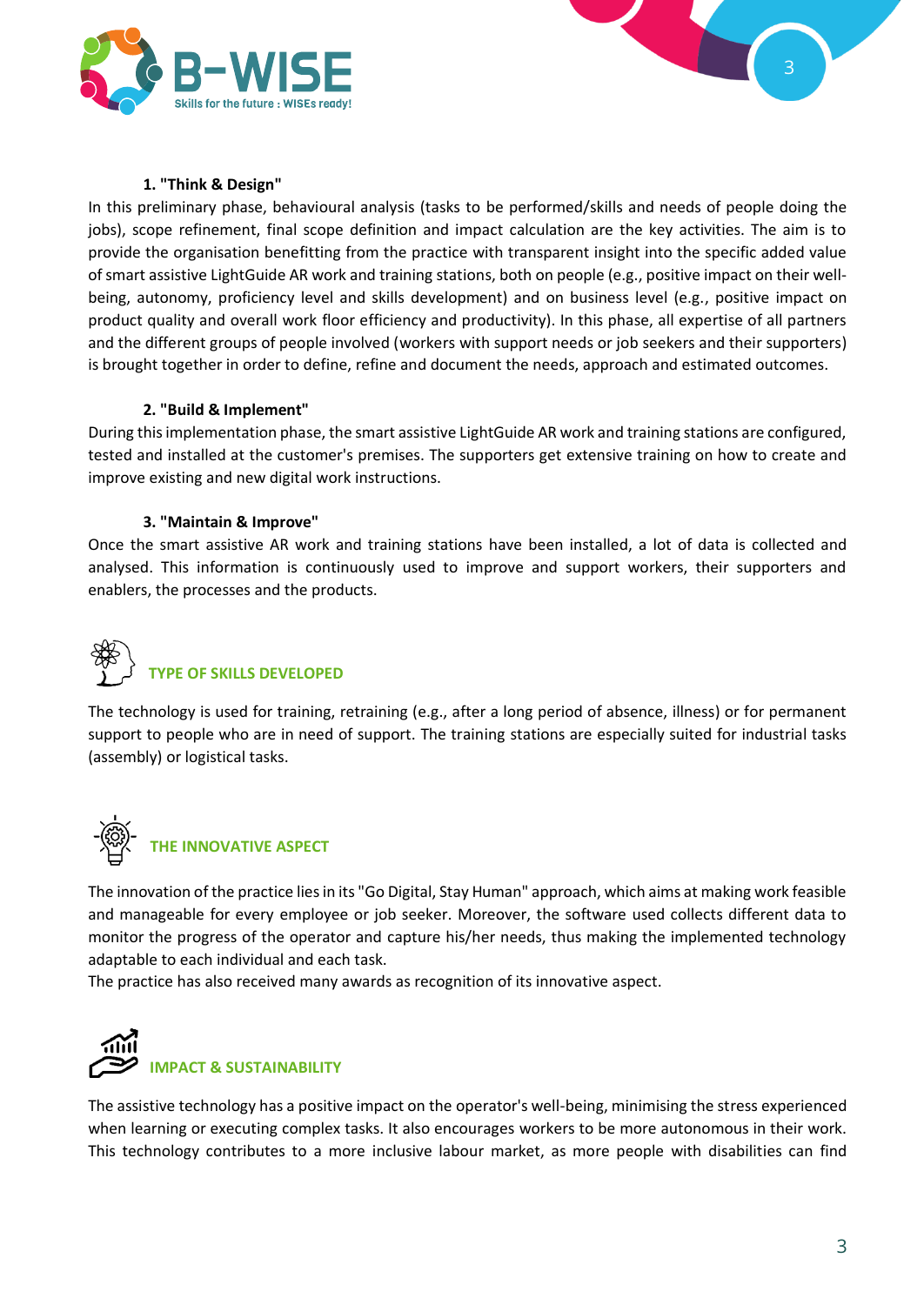



employment in social economy or conventional enterprises. . The implementation of LightGuide in educational settings contributes to this inclusiveness since it makes the transition to the labour market easier.

In order to guarantee the sustainability of the solution, Lichtwerk makes sure that the digital work instructions and training stations offered to organisations can always be adapted to new tasks and new employees. Moreover, by remaining updated about new technologies and market changes, Lichtwerk is able to anticipate future needs and adapt its services accordingly. Lichtwerk is also looking to expand its activities by working with international partners to reach more customers and push for more diversity across the economy.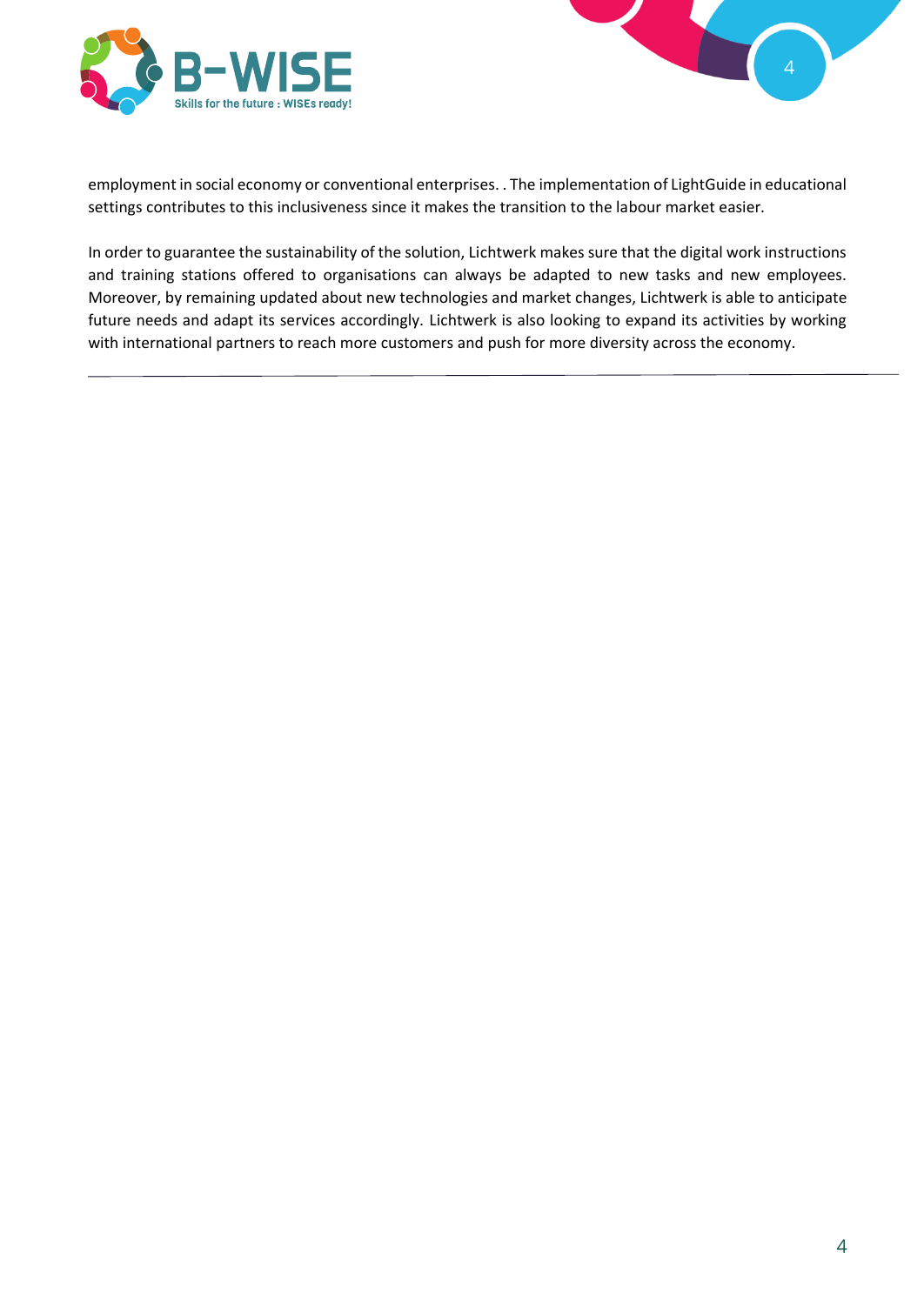



# **2. ABZ\*Digi-Cafés**

*About the practice* **Where**: Vienna, Lower Austria, Burgenland, Vorarlberg **Start date**: August 2020 **Status:** Digi cafès have been implemented and finalised, however the practice can be replicated everytime new training needs emerge **Beneficiaries**: All ABZ\*AUSTRIA employees + course participants and women in ABZ\* counselling service **Funded by**: ABZ\*AUSTRIA's own funds (obtained through project assignments)



*Contacts* Daniela Schallert abz-austria@abz-austria.at www.abzaustria.at



# **OVERVIEW OF THE PRACTICE**

ABZ\*AUSTRIA is a non-profit women's organisation that has been devoted to promote the equality of men and women on the Austrian labour market ever since it was founded in 1992. The practice of ABZ\*Digi-Cafés was developed in order to respond to the changed framework conditions due to the Covid-19 situation and the resulting strong focus on digitization at work. The organisation decided to launch an internal digitization training initiative in 2020 to make sure all employees were able to use the new digital tools for distance learning and distance counselling that were made available. The most important part of the training consisted in the ABZ\*Digi-Cafés, during which employees could have access to specific, uncomplicated and free training and peer-to-peer exchange about digital tools. The idea was to ensure that no employee who did not yet know the tool had to learn it all by herself.

Over 80 ABZ\* employees were actively involved in the Digi-Cafés and all 170 employees have access to the recordings.



#### **THE METHODOLOGICAL APPROACH**

The desire to discuss and learn about a digital tool is drawn from everyday practice in courses or in consulting. The frequency of use of all digital tools is surveyed within the framework of the individual projects and then communicated to the Digi-Team members.

For every training, the ABZ\*Digitalisation Officer is responsible for coordinating the topics, hosts and dates as well as sending out the invitation and documentation to the ABZ\*Digi-Café. Employees can then decide whether the digital tool presented is of their interest and if they want to take part in the training. During the Digi-Café, which usually lasts 30-60 minutes, digital tools are explained and first steps are tried out. All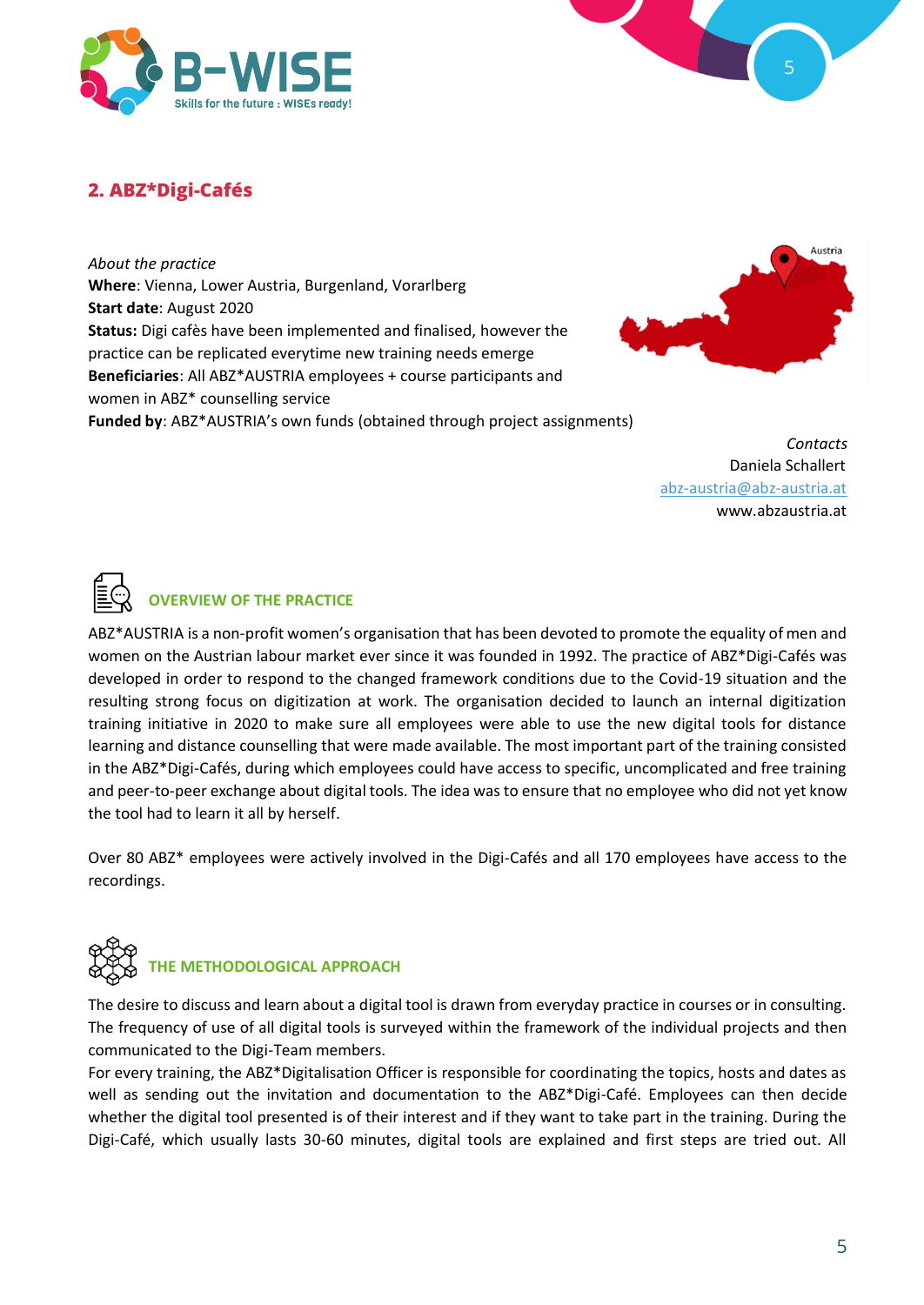



information and links to the tool presented, as well as the video recording of the input part of the ABZ\*Digi-Café, are made available to all employees so that they can have access to them at any time. Moreover, via a Digi-Café-Padlet, ABZ\* employees can always exchange information and ask colleagues new questions, which are answered by experienced users of the respective digital tool. After the training, the ABZ\* employees use the new digital tools in the ABZ\* courses and in counselling, they train the participants in the use of these tools and expand the possible uses through their applications. If further possibilities for using a digital tool are found, the employees can in turn communicate this to their colleagues via ABZ\*Padlet for the Digi-Café. All staff members give regular feedback on their use of the digital tools. If more in-depth training on a specific tool is needed in a project, the Digi Team members can provide this training. Since 2021, the ABZ\*Digi-Cafés have been held every two months.



ABZ\*Digi-Café employees are trained on how to use specific digital tools. Selected examples of tools discussed so far include Trello, Edupad, Cryptpad, Scrumblr, Flinga, Mindmeister, Oncoo, Padlet, Easyfeedback and Loom.



**THE INNOVATIVE ASPECT** 

The innovative aspect of the ABZ\*Digi-Café lies in the exchange of all employees via Zoom, which allows all colleagues in all federal states to participate. The relaxed atmosphere in the Digi-Café, which does not have to adhere to the guidelines of a course schedule, also contributes to the fact that many employees use the Digi-Cafés for further training. By making the recording available to all colleagues, those who are prevented by appointments at the time of the Digi-Café can also learn about the contents of the training. Their comments and suggestions can in turn be read later via our Digi-Café-Padlet.

In addition, as a non-profit organization, ABZ\*AUSTRIA has little to no budget for large-scale training and the chosen form of peer-to-peer training is cost-effective.



The ability to use digital tools and to pass on how to use them has increased. Inhibition thresholds in the use of digital tools are reduced. Moreover, digital tools continue to be used in face-to-face training to bring digitalisation closer to the course participants in the projects. Also, constant care is taken to ensure that the newly acquired knowledge is maintained by all ABZ\* staff.

The sustainability of the Digi-Cafés is maintained through regular use of the digital tools. The Digi-Team members always look into further possible uses of the tools, continue to gather feedback on this from colleagues and surveys the needs for further digital tools in the projects.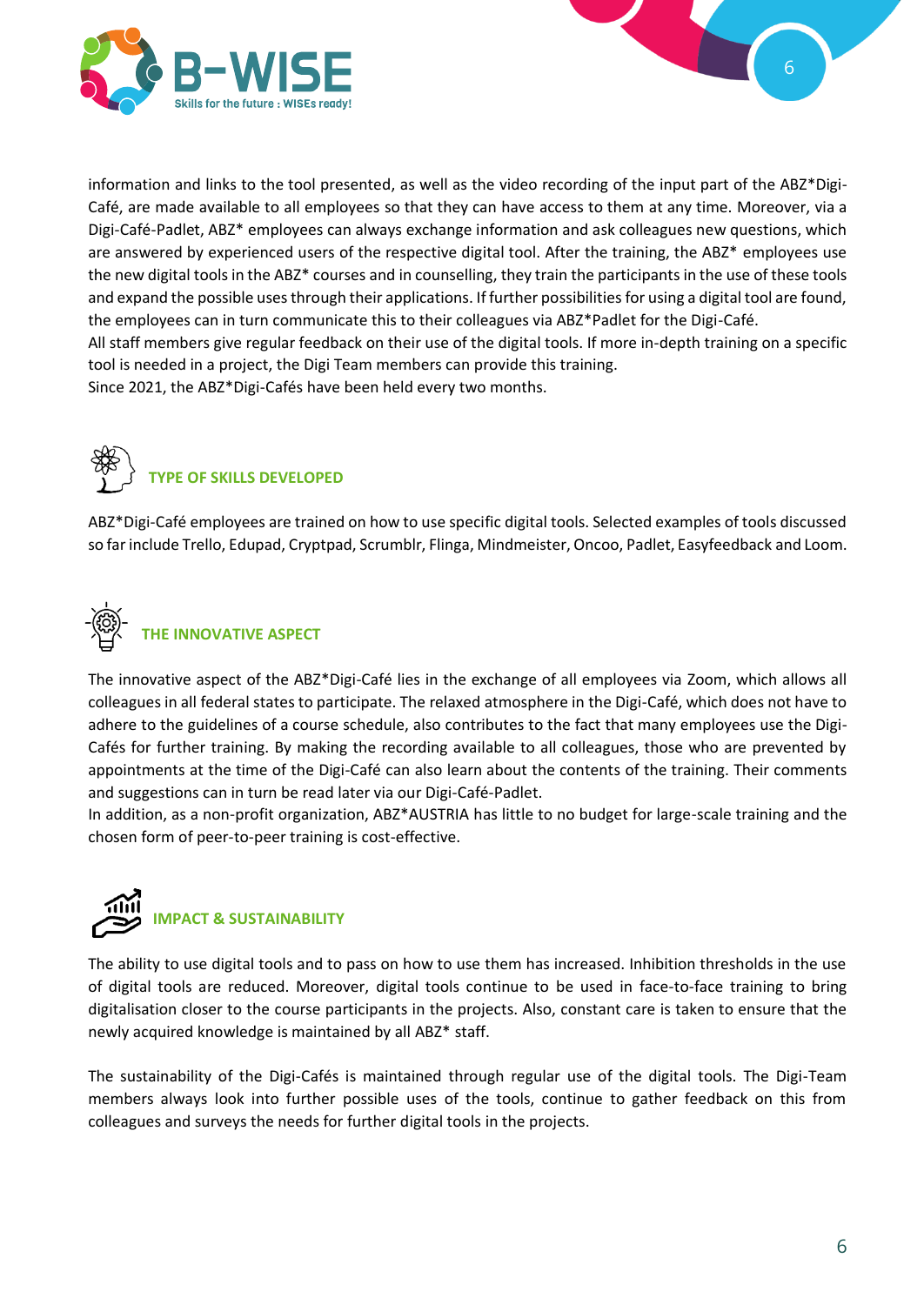



Securing the data and, thus, retaining the knowledge of the experts also plays an important role in sustainability. Knowledge should be quickly accessible and easy to understand in order to be used easily by each colleague.

Furthermore, since no travel is required to participate in a Digi-Café, the practice results to be sustainable also from an ecological perspective.

Lastly, due to the low cost of implementing the training program and the high added value for the employees, Digi-Cafés are also economically sustainable.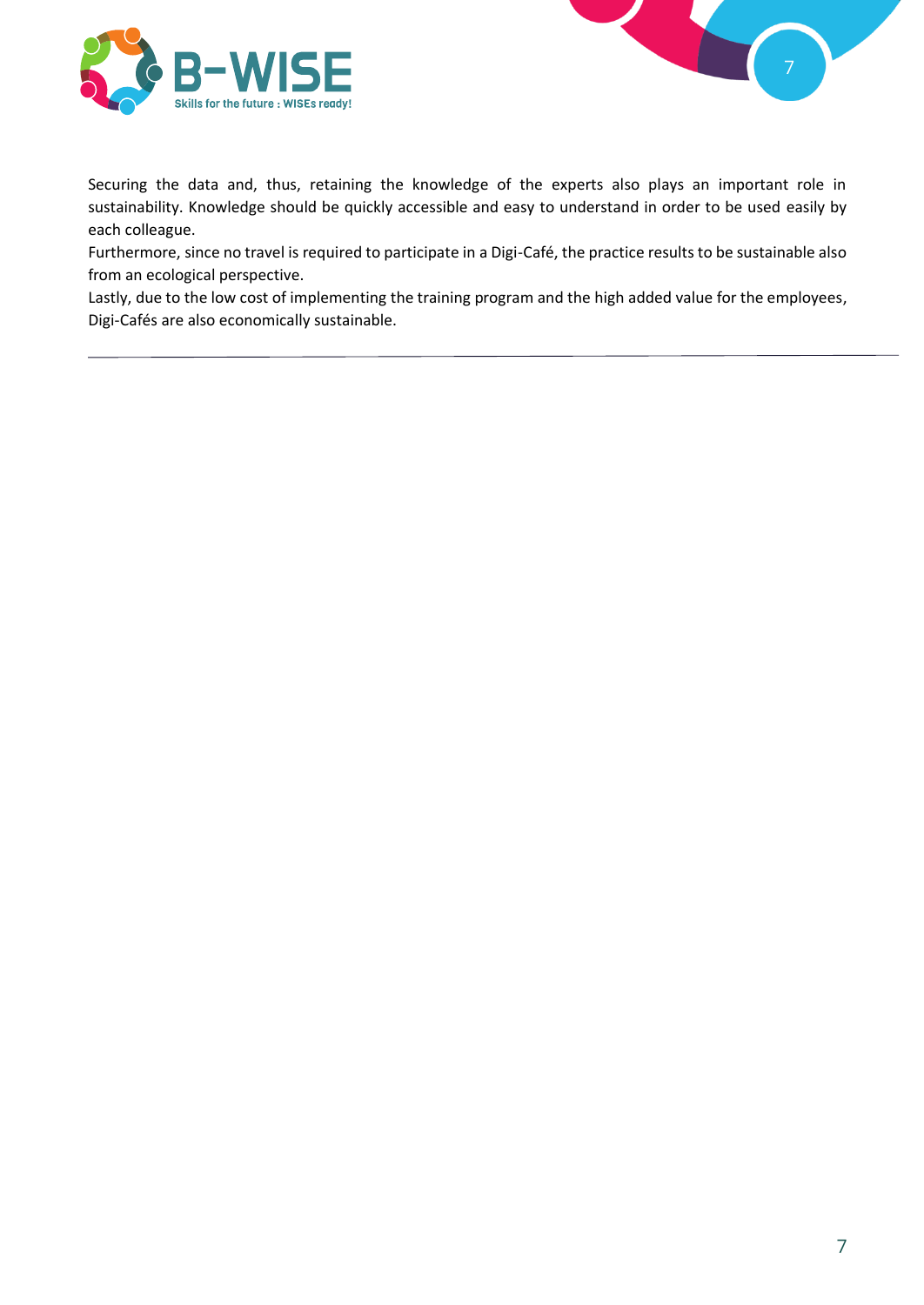



# **3. Online shadowing practise in Latvia**

*About the practice* **Where**: Riga, Latvia **Start date**: September 2021 **Status:** active **Beneficiaries**: New workers - both from disadvantaged and not disadvantaged groups **Funded by**: Sonido's clients internal resources



*Contacts* inga@sonido.lv <https://www.sonido.lv/en/>



#### **OVERVIEW OF THE PRACTICE**

Online Shadowing is a practice offered by Sonido, a call centre whose employees are knowledgeable in a wide range of subjects and industries. The aim of this solution is to practically show the specifics of the call center work practice to new workers. The latter are first offered a full understanding of the telework practice; afterwards, they are put together with more skilled workers so that they can follow their work practices through the Zoom platform. Since most of the training is based on the e-platform, it is easier for new workers to understand the practice and gain skills through observing and "shadowing" other workers. Online Shadowing is meant as the middle step to evaluating if the worker fits the position. Mostly it is one hour-long session which is also recorded to be watched afterward.

Five people have been supported through this practice until now.



When a new worker starts the job, his/her qualifications are checked and needs are identified. Based on this, Sonido develops the learning path of the person that needs to be trained. After an initial theoretical explanation, the new worker is paired up with a more advanced one, who is chosen based on the skills level of the trainee. The two workers then connect through Zoom and the new worker starts following the other one in performing the job.

The progress of each participant is checked once the new worker starts performing tasks on his/her own.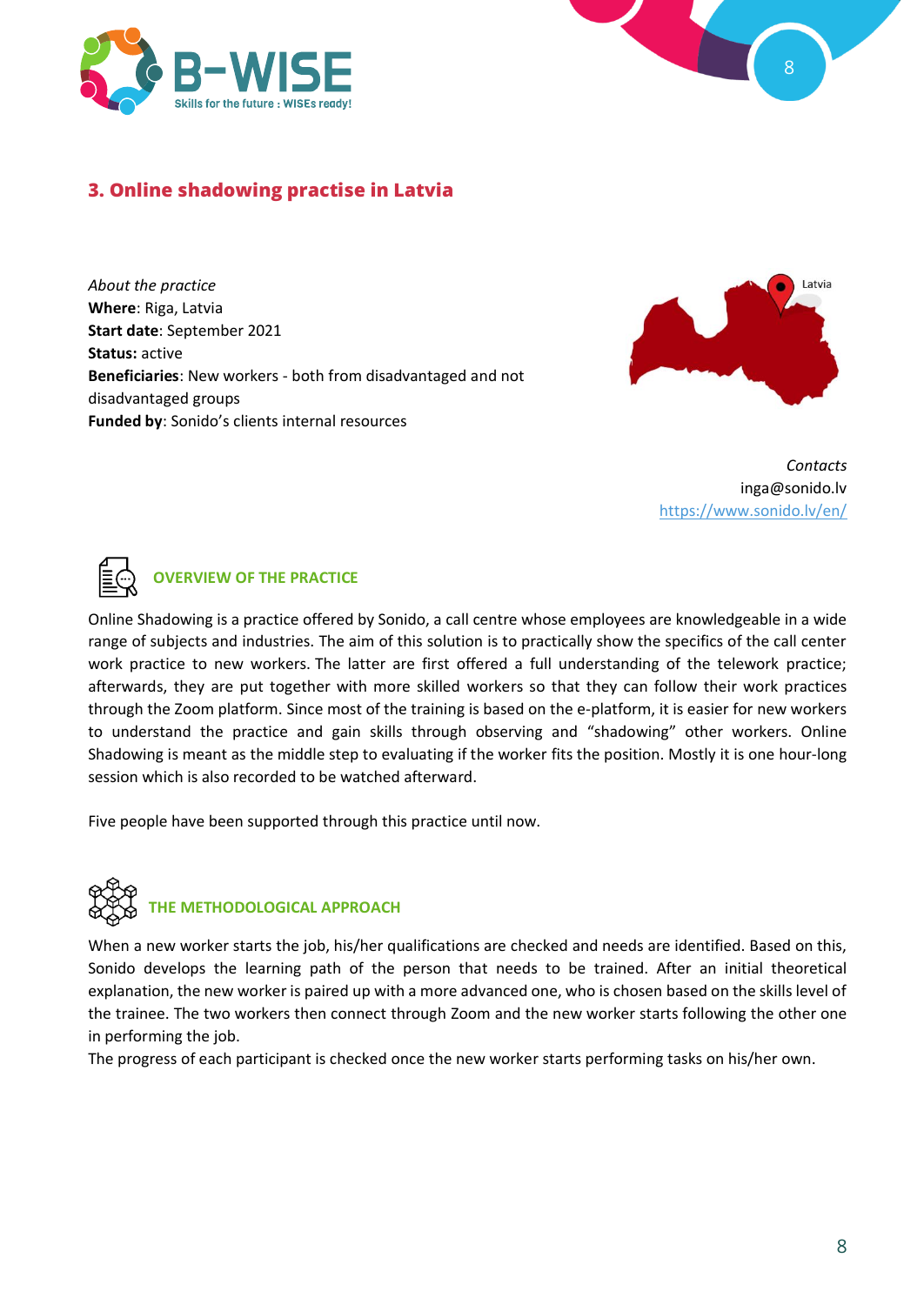

![](_page_8_Picture_1.jpeg)

![](_page_8_Picture_2.jpeg)

Online shadowing allows workers to gain all the practical skills they need to perform their job.

![](_page_8_Picture_4.jpeg)

The innovation of this solution consists in the practice of shadowing the actions of other workers through the Zoom platform.

![](_page_8_Picture_6.jpeg)

Workers are more equipped with practical learning through observation and the following of the actions of other workers.

The practice is sustainable as it does not require much extra costs for the companies that benefit from it.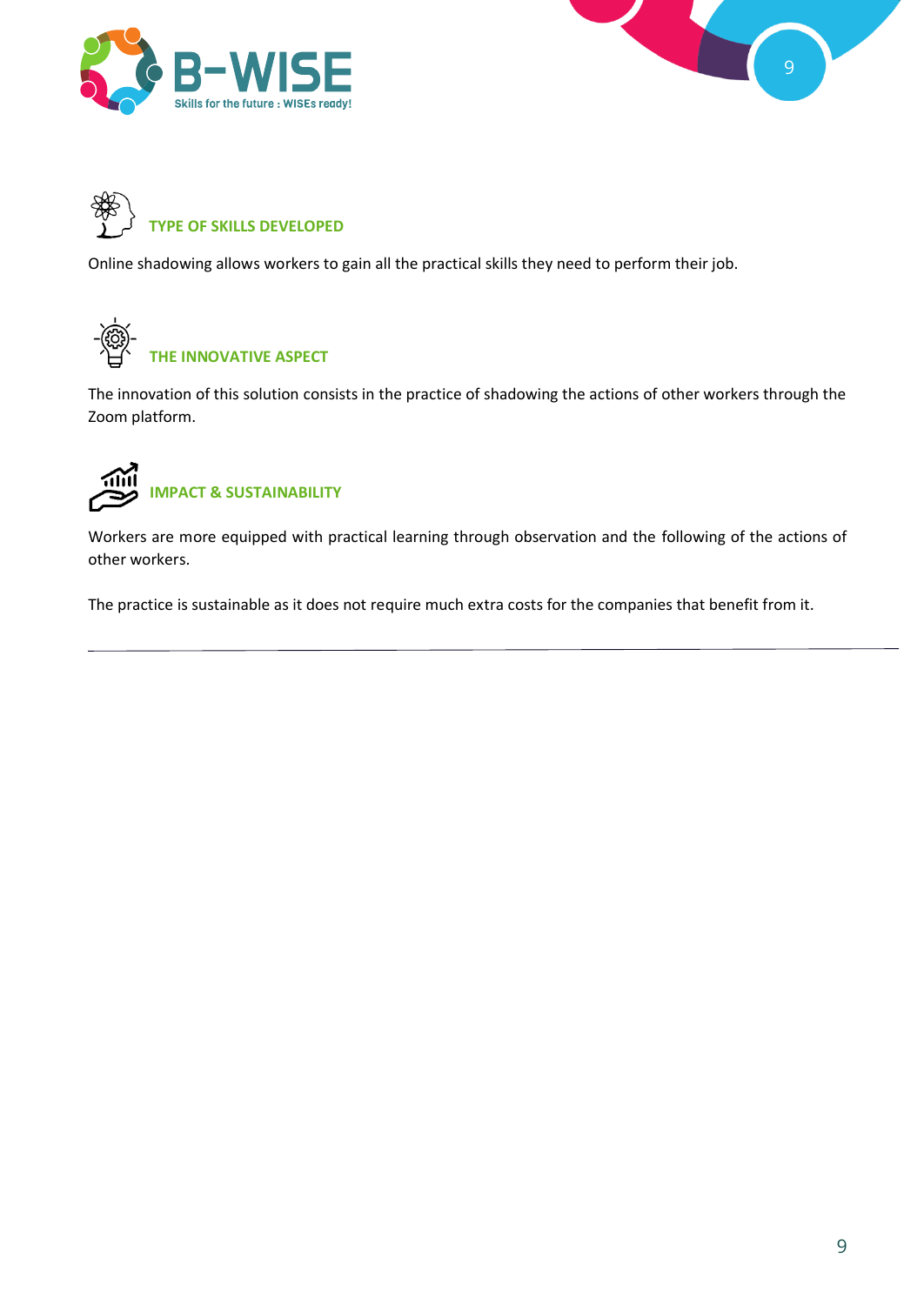![](_page_9_Picture_0.jpeg)

![](_page_9_Figure_1.jpeg)

# **4. Pilot MBO Praktijkleren – Roetz Bikes**

*About the practice* **Where**: Amsterdam, The Netherlands **Start date**: 2018 **Status:** active **Beneficiaries**: People with a distance to the labour market (e.g., persons with intellectual and/or learning disabilities; NEETs; people who have been unemployed for a long time; refugees/asylum seekers) **Funded by**: Perspectief op Werk (Job Perspectives)

![](_page_9_Picture_4.jpeg)

*Contacts* [info@roetz-bikes.com](mailto:info@roetz-bikes.com) www.roetz-bikes.com/nl\_NL/ourstory

![](_page_9_Picture_6.jpeg)

#### **OVERVIEW OF THE PRACTICE**

The pilot MBO Praktijkleren (practical learning) is a collaboration between vocational institutions (MBO), conventional companies, the Municipality of Amsterdam, sheltered workshops and the Dutch Employee Insurance Agency (UWV). The aim is to offer workers with support needs the opportunity to learn professional skills at the workplace. People are provided with a very accessible way to obtain a basic qualification in growing sectors of technology, hospitality, gardening/landscaping and healthcare. The skills are recognized by MBO and rewarded with a practical skills certificate.

One of the companies offering these types of apprenticeships is Roetz Bikes, a social enterprise that focuses on participation and circular economy. In order to achieve this, the company reuses and recycles old bikes by employing and training workers with support needs. At the bike factory, people learn and work in a safe environment. The objective of the practical learning pilot is to create perspective and wage value for workers with support needs with the aim of offering them a paid position in bicycle service or beyond.

In 2020, 79 people followed a learning trajectory at Roetz Bikes.

![](_page_9_Picture_11.jpeg)

The practice is delivered as an educational trajectory. The needs of each employee are evaluated within the framework of a personal development plan on the basis of which the training at the workplace is tailored. The progress is monitored by the job coaches and the daily supervision is done by the workshop manager. Usually,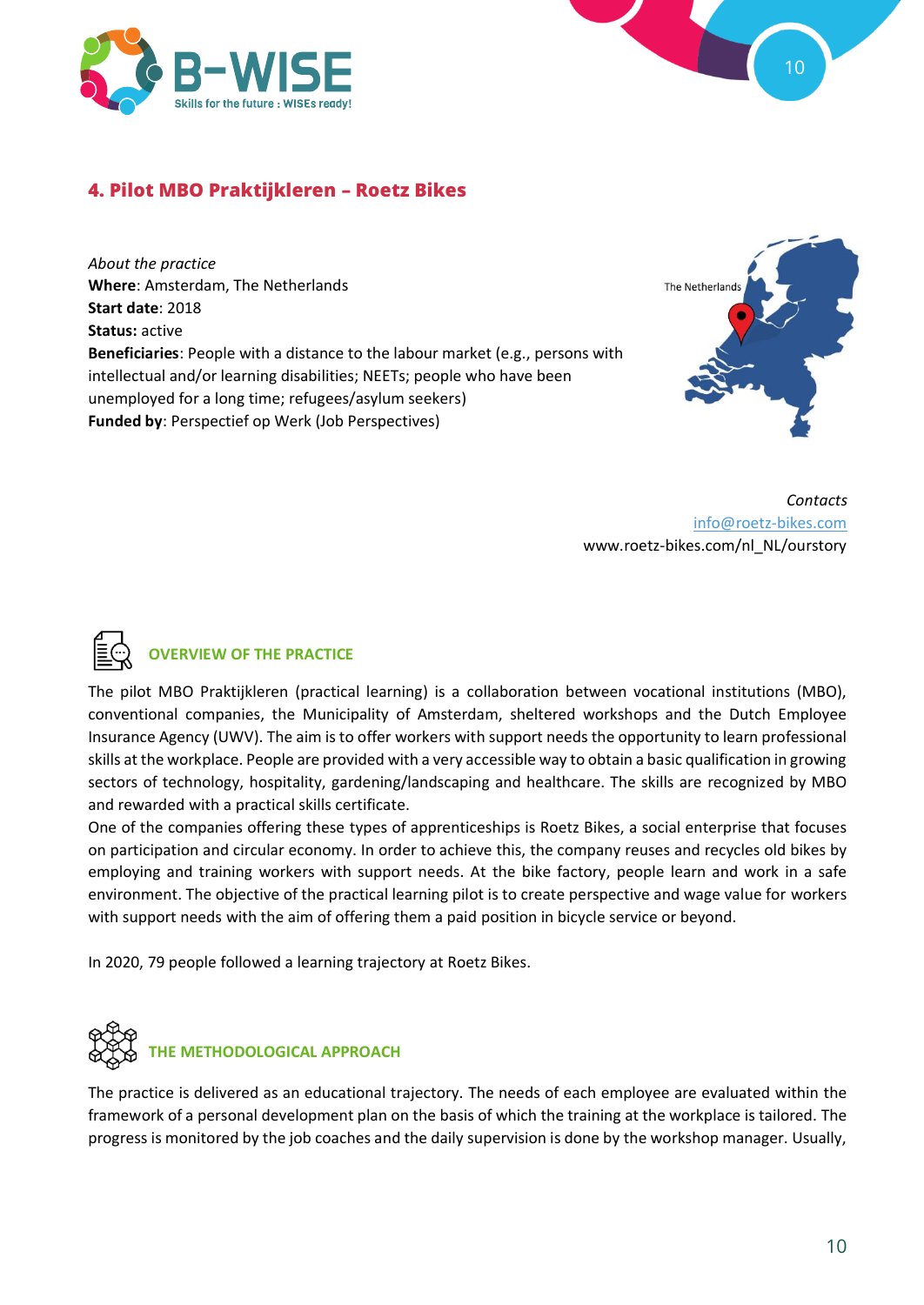![](_page_10_Picture_0.jpeg)

![](_page_10_Figure_1.jpeg)

a learning trajectory at Roetz Fair Factory has a duration of six months, when working 32 hours per week. This can be adjusted depending on the needs of each participant. After the trajectory, the person trained can start working at a potential employer (usually a bicycle company), where he/she has a probationary period of 2 months. During that period, an assessment of whether such work can lead to long-term employment is carried out.

![](_page_10_Picture_3.jpeg)

Participants are trained to become experienced bicycle mechanics. Both soft and technical skills are developed.

![](_page_10_Picture_5.jpeg)

# **THE INNOVATIVE ASPECT**

The pilot can be considered innovative because of the efforts put in it by all the stakeholders. The practice has been improving the employability (with assistance) of people with a greater distance to the labour market offering them the opportunity to get a practical skills certificate. Pilot MBO fixes a gap in the Dutch educational system and is able to reach a target group that otherwise would have been left out of the educational system. Because of the focus on individual needs, it offers an approachable learning method for a large and diverse group of people.

![](_page_10_Picture_8.jpeg)

People with a distance to the labour market and in vulnerable positions that are taking part in the training are able to gain the confidence and the experience to actively participate in the workforce. According to a yearly impact research conducted by Roetz, employees are very satisfied with the training and feel to be more confident and increasingly able to work independently. Thanks to the practice, their technical knowledge and productivity have increased as well.

To guarantee its sustainability in the following years, the pilot can count on funding from the initiative Perspectief op Werk (Job Perspectives). For this initiative, the Dutch ministry of Social Affairs and Employment has made 2 million EUR available per designated region. The funding contains three elements: funding for the educational aspect, funding for the support at the workplace and funding for the project management of the practice. The municipality and the Dutch Employee Insurance Agency are key partners in ensuring the funding of the project management and the educational aspect. Moreover, all the stakeholders agree on the fact that the costs of the support at the workplace should not become the sole responsibility of the employers, since this could endanger the willingness of employers to participate. Therefore, on a national level, they are working on subsidization to link these practical statement schemes to existing vocational educational funding.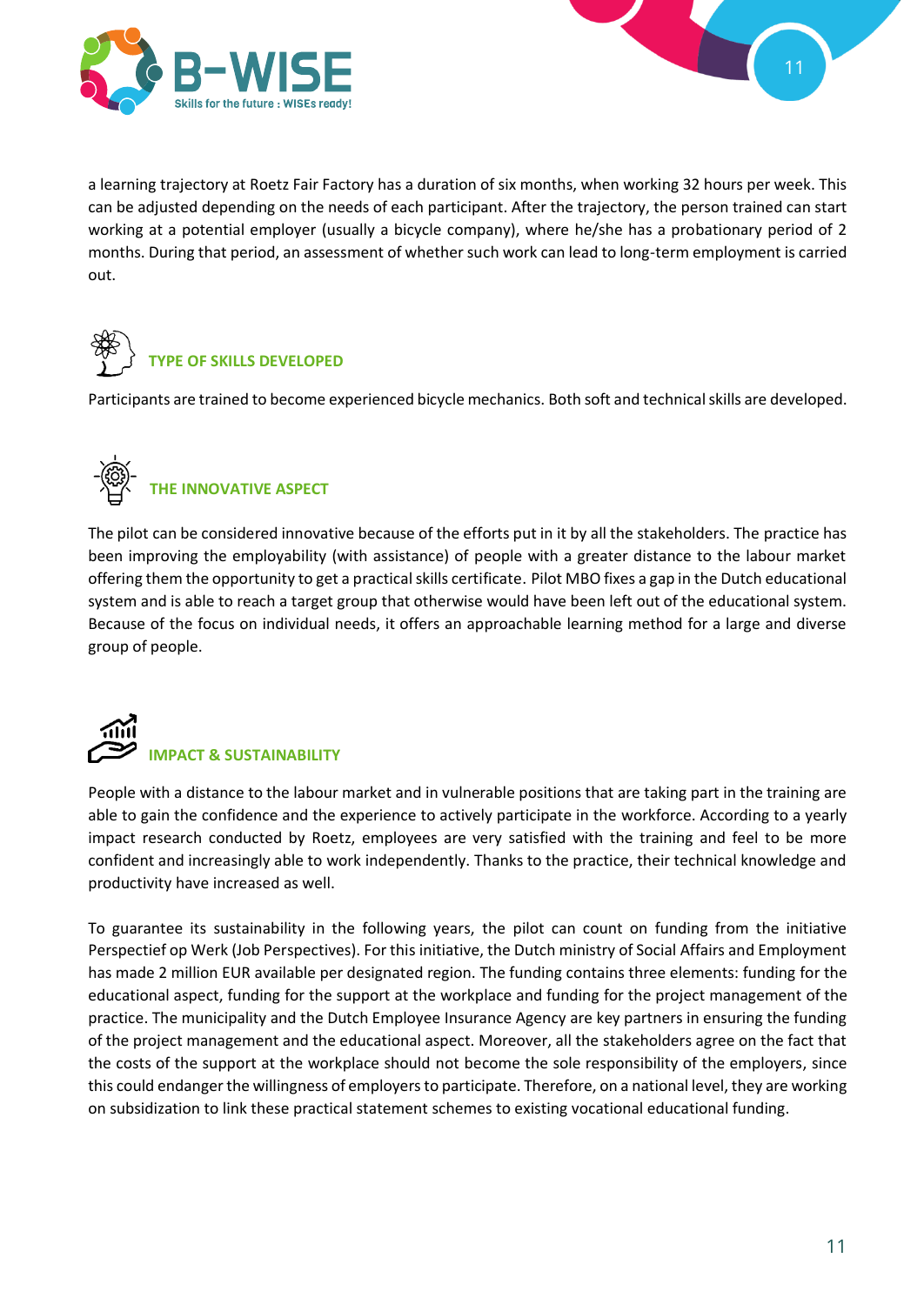![](_page_11_Picture_0.jpeg)

![](_page_11_Figure_1.jpeg)

# **5. Digi+**

*About the practice* **Where**: St. Pölten, Austria **Start date**: June 2020 **Status:** active **Beneficiaries**: workers with support needs and their supporters **Funded by**: Arbeiterkammer (project Arbeit 4.0)

![](_page_11_Picture_4.jpeg)

*Contacts* Juergen Binder digiplus@arbeitplus.at https://werkzeugkiste.arbeitplus.at

![](_page_11_Picture_6.jpeg)

### **OVERVIEW OF THE PRACTICE**

Digi+ consists of direct trainings in the field of digitalization targeting workers with support needs and their supporters. Started by Arbeit plus niederösterreich and the Ilse Arlt institute of the St. Pölten University of Applied Sciences to speed up the process of digitalization in social and integrative enterprises, the main objective of this practice is to ensure a better inclusion of people in the process of digital transformation. Beneficiaries are trained on two main topics:

- basics of computers and smartphones (what they are, how to operate them and what can be achieved by using them);
- the Internet and how to use it safely to gain personal advantage.

So far, 54 supporters and 95 workers with support needs have benefitted from this practice.

![](_page_11_Picture_12.jpeg)

Digi+ is implemented by using the following approach:

1. The needs of each participant are evaluated by the St. Pölten University of Applied Sciences.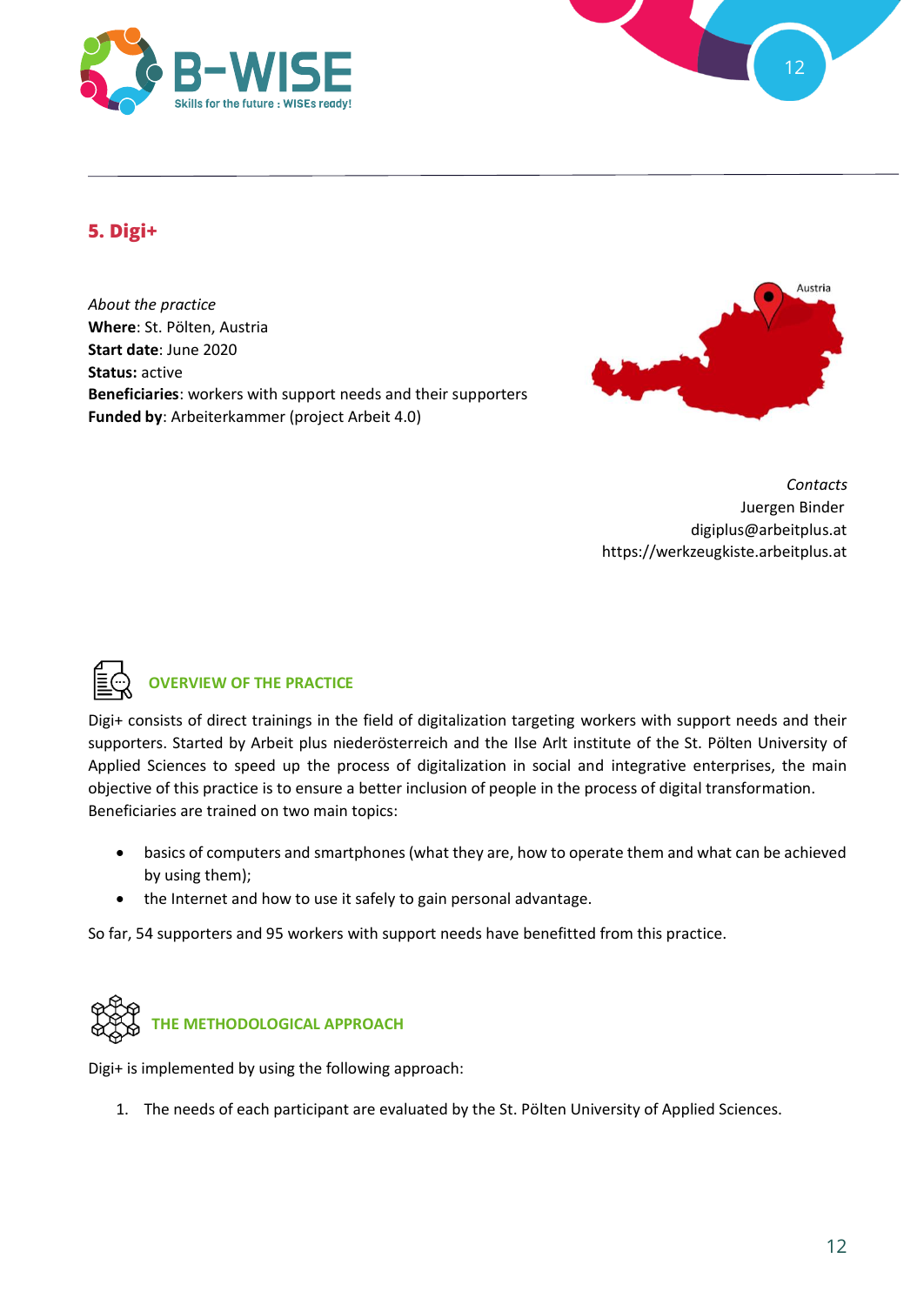![](_page_12_Picture_0.jpeg)

![](_page_12_Figure_1.jpeg)

- 2. Based on the evaluation carried out, a process of adaptation is applied, either through the trainer on the training itself, or through a website which determines the level of digital qualification.
- 3. Trainings are delivered at the workplace. On one hand, content is delivered directly to the workers with support needs; on the other hand, their supporters are instructed on how to do that (train the trainer). A website is also being developed to support the learning process.
- 4. Progress of each participant is evaluated via personal tests in the trainings and quizzes on the website.

![](_page_12_Picture_5.jpeg)

Digital skills. In particular, at the end of the training, the trainees are able to use devices and the Internet to:

- 1. stay in touch;
- 2. find jobs;
- 3. getting administrative things done from their home;
- 4. have fun in a safe way.

![](_page_12_Picture_11.jpeg)

The innovation of the Digi+ practice lies in the personal contact between the trainer and the worker combined with the use of the supporting digital website.

![](_page_12_Picture_13.jpeg)

Thanks to this practice, beneficiaries can be more easily integrated into the labour market. Workers with support needs learn how to manage and use their e-mail addresses and how to find and use tools that can support them in finding suitable jobs.

The sustainability of the practice is guaranteed by the training of the trainers, who can support and educate new workers with support needs in the future. Furthermore, the website developed is barrier-free and can be therefore accessed and used by everyone. This will also allow replicating the practice in other contexts.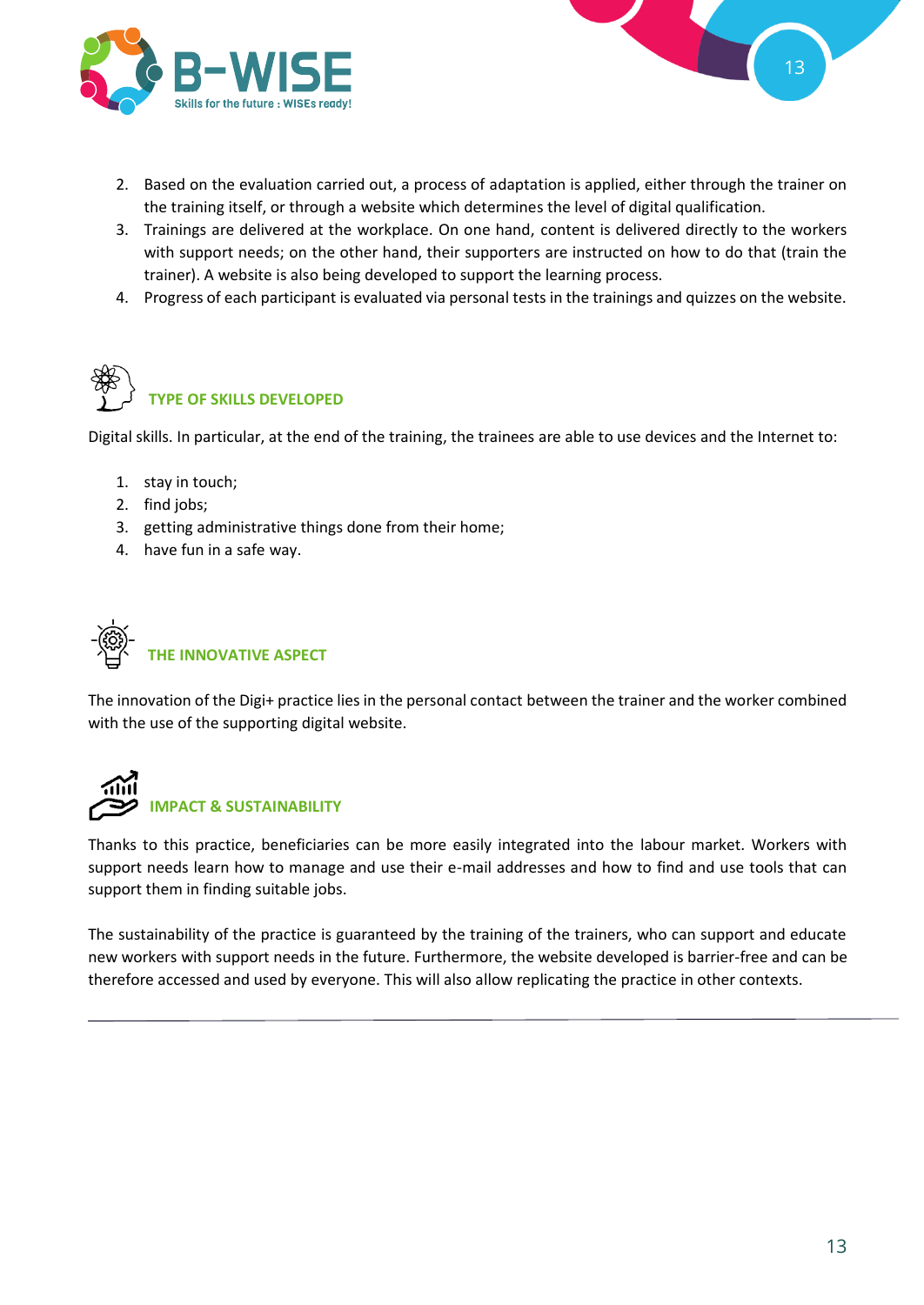![](_page_13_Picture_0.jpeg)

![](_page_13_Figure_1.jpeg)

# **6. Zero-Coercion educational package**

*About the practice* **Where**: Ljubljana, Slovenia **Start date**: 2021 **Status:** active **Beneficiaries**: Service users, family members, mental health professionals **Funded by**: ŠENT own funds

![](_page_13_Picture_4.jpeg)

*Contacts* Gregor Cotic gregor.cotic@sent.si [www.sent.si](http://www.sent.si/)

![](_page_13_Picture_6.jpeg)

### **OVERVIEW OF THE PRACTICE**

The Zero-Coercion educational package is a complex tool aimed at supporting service users, their families and mental health professionals in overcoming mental crises in a domestic environment. The practice has a strong digital aspect, as it relies on various apps, websites, video-calling software as well as a dedicated platform to be implemented.

30 people have been supported through this practice.

![](_page_13_Picture_10.jpeg)

#### **THE METHODOLOGICAL APPROACH**

The practice is delivered both face-to-face and online and has been carefully designed to be as accessible as possible to all levels. It has specific exercises, skills, theory papers, presentations and other documentation tailored to various levels of comprehension. Progress of each participant is evaluated individually, through group discussions and a questionnaire.

![](_page_13_Picture_13.jpeg)

IT skills, coping skills.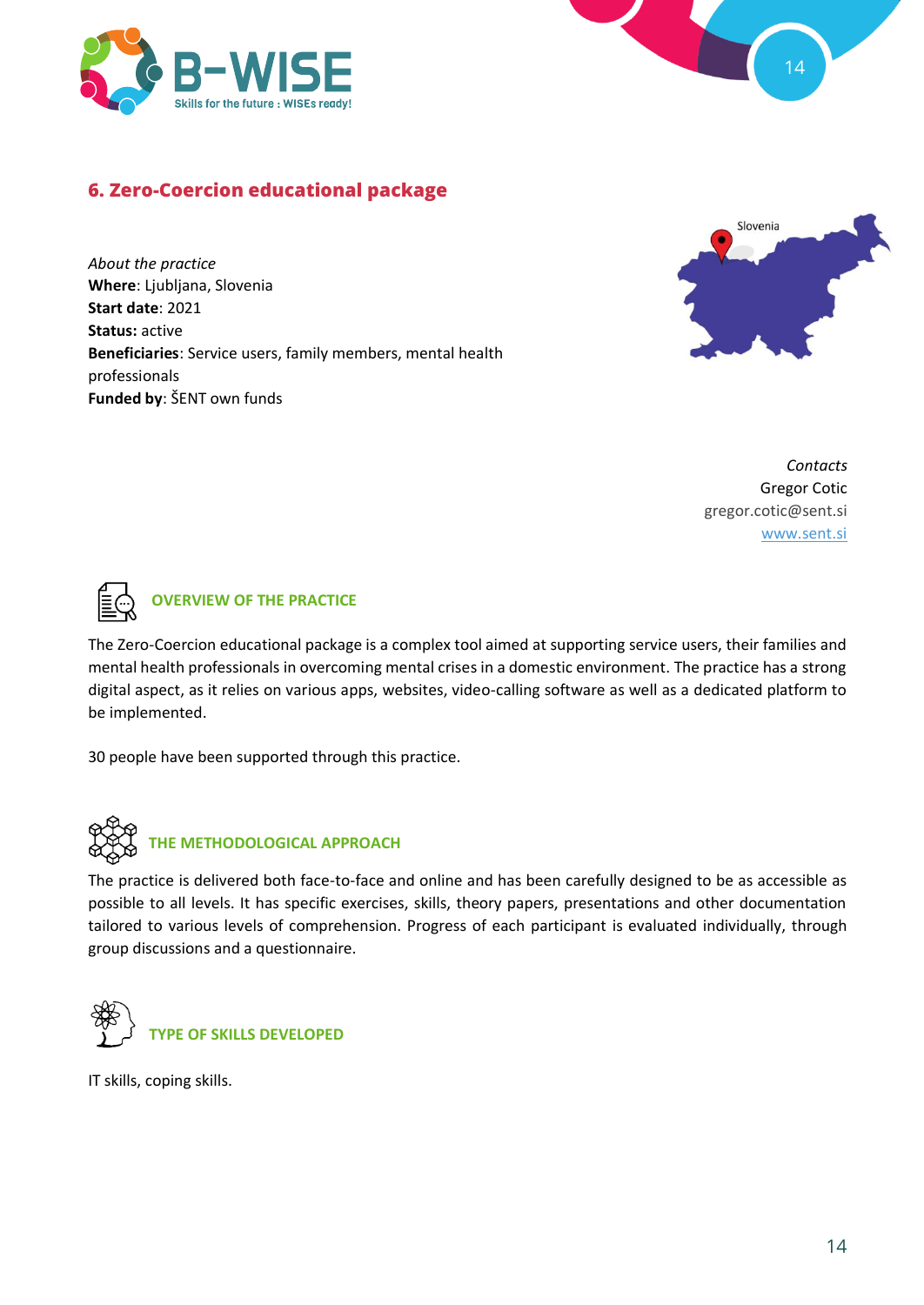![](_page_14_Picture_0.jpeg)

![](_page_14_Figure_1.jpeg)

![](_page_14_Picture_2.jpeg)

Zero-Coercion is adaptable and can be administered face-to-face as well as online. The practice has a strong digital aspect allowing for remote learning. Having been developed with pedagogical workers, it results to be more accessible and valuable as a teaching tool. Moreover, it was conceived jointly by seven countries, making it widely applicable.

![](_page_14_Picture_4.jpeg)

Zero-Coercion teaches coping skills and IT skills, thus enhancing the personal health of the target groups. It is a long-term program, designed to be immediately usable without adaptation.

The sustainability of the practice is guaranteed through cultivating peer groups that use the practice as a model, thus perpetuating the skill set without the need for further funding.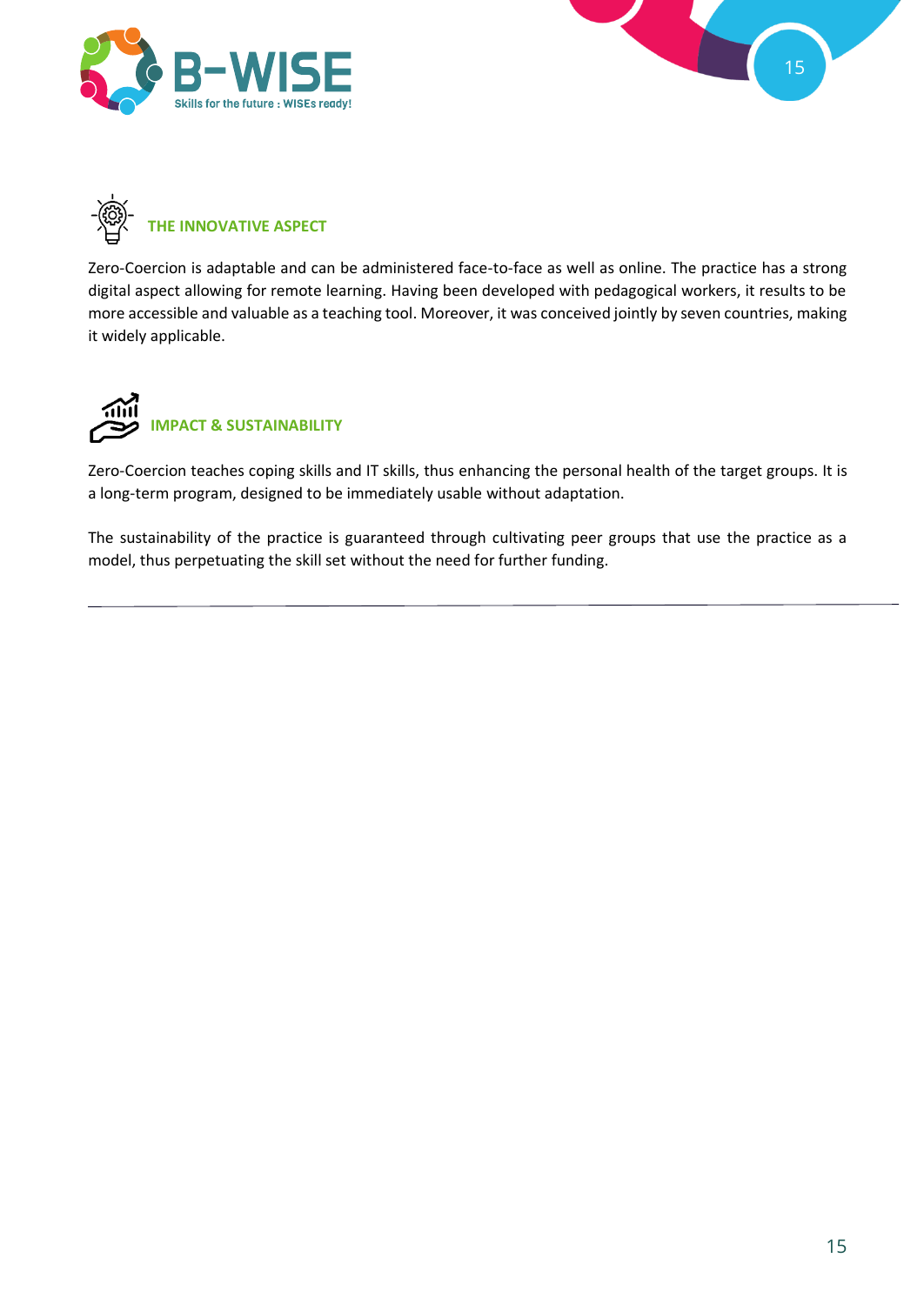![](_page_15_Picture_0.jpeg)

![](_page_15_Figure_1.jpeg)

# **7. UTILDECO**

*About the practice* Where: Uricani village, Iasi county, Miroslava commune<sup>1</sup>, Romania **Start date**: 2008 **Status:** active **Beneficiaries**: 1. Persons with disabilities 2. companies with more than 50 employees that, according to ongoing legislation, have to employ people with disabilities in a percentage of at least 4% of the total number of employees **Funded by**: agreements signed with companies from all over Romania

![](_page_15_Picture_4.jpeg)

*Contacts* [comenzi@utildeco.ro](mailto:comenzi@utildeco.ro) [www.utildeco.ro](http://www.utildeco.ro/)

![](_page_15_Picture_6.jpeg)

#### **OVERVIEW OF THE PRACTICE**

UTILDECO is an authorized shelter unit and work integration social enterprise founded by the Alaturi de Voi (ADV) Romania Foundation in 2002. The practice was developed as a way to create and maintain workplaces for people with disabilities and from other groups at risk, especially young people who had left the system of child protection.

UTILDECO has been recognized by the European Commission as a best practice and has also won the award EY Social Entrepreneur of the Year in 2016.

So far, more than 1,000 persons from groups at risk, including people with disabilities, benefitted from professional orientation and capacity building.

![](_page_15_Picture_11.jpeg)

#### **THE METHODOLOGICAL APPROACH**

UTILDECO offers different types of services depending on the target group that benefits from the practice.

#### **1. Services addressing people with disabilities**

UTILDECO supports persons with disabilities from Iasi county through a free integrated package of social and employment services, all in one place, according to the principle of "one–stop–shop". The package includes:

<sup>&</sup>lt;sup>1</sup> A commune (comună in Romanian) is the lowest level of administrative subdivision in Romania. The country does have 2,686 communes. The commune is the rural subdivision of a county, while urban areas, such as towns and cities within a county, are given the status of city or municipality.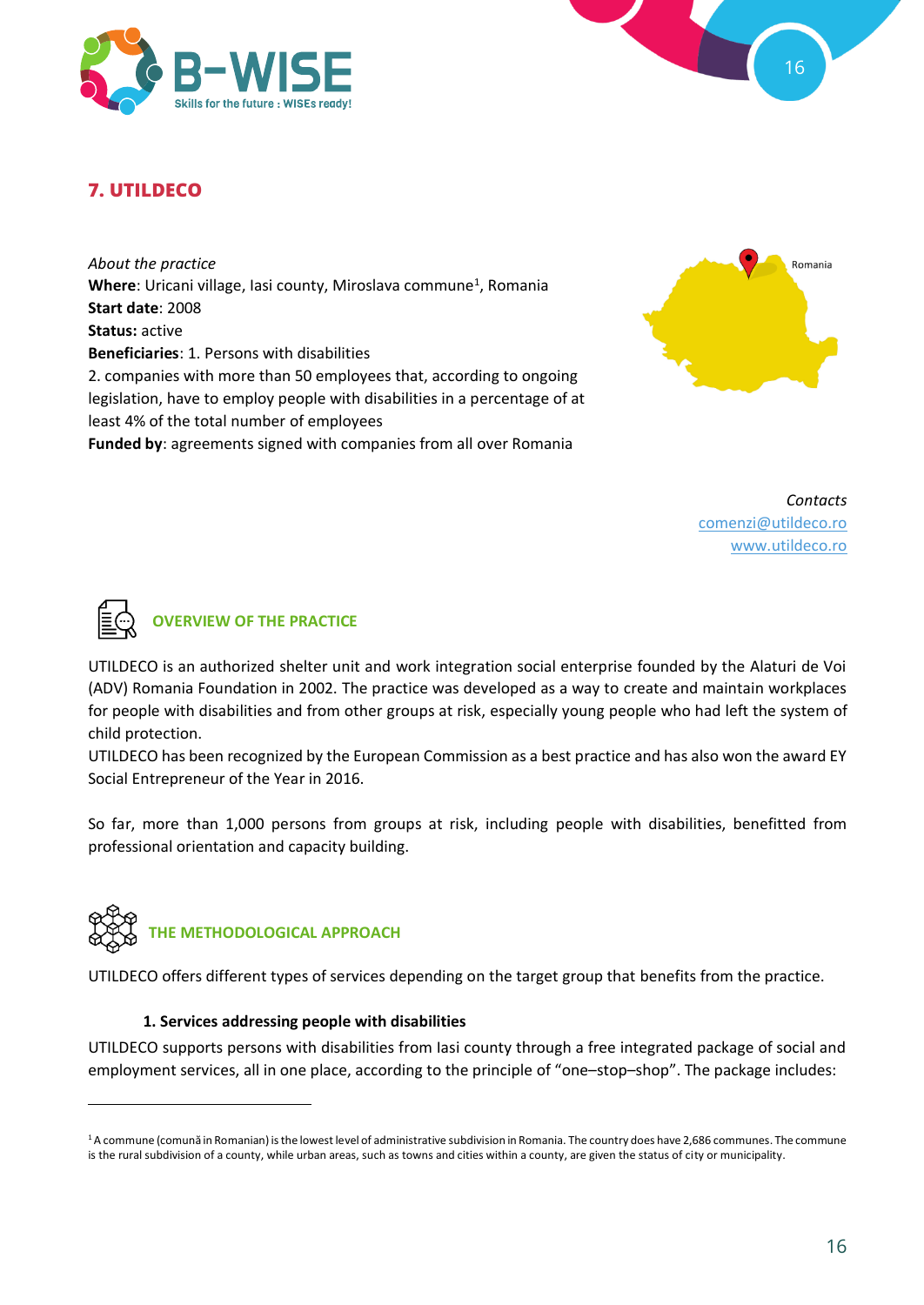![](_page_16_Picture_0.jpeg)

• Internship within the UTILDECO Work Integration Social Enterprise, owned by ADV Romania, during which people can acquire basic skills in fields such as: manual book-binding, archiving, tailoring, printing;

• Professional capacity building acknowledged on the labour market in the field of manual book-binding and archiving.

The offer is personalized in accordance to the needs and profile of the customers, which are evaluated through: a system of professional counselling and orientation; a job coaching service; the use of the CASPER testing battery (a complex instrument for the assessment of people with disabilities allowing the creation of an "occupational profile" and identifying the best suitable job); and the testing with the CAS++ battery (a software for psychological testing).

Progress of participants is assessed by looking at: the satisfaction degree of the client with respect to the products/services they procured; the adaptability to the needs of the final beneficiary; the number of workplaces available for the employment of persons with disabilities; and the period for maintaining the employers within the company, mainly of persons with disabilities.

#### **2. Services for companies**

UTILDECO offers companies from Iasi county a specialized package of services and the possibility to procure goods and services based on Law 193/2020, which modifies and completes Law 448/2006 on the protection and promotion of the rights of people with disabilities. Some of the services offered are:

- Work protection equipment;
- Document archiving and storage;
- Bio-degradable packing;
- Digital printing services;
- Interior/exterior polystyrene decorations;
- Event organizing;
- Recruitment of persons with disabilities;
- Health and safety matters.

The managers of UTILDECO maintain permanent contact with the clients in order to make sure the final beneficiary is satisfied with the goods/services received.

#### **3. Online services accessible at national level**

Through the www.utildeco.ro site, UTILDECO offers at national level the possibility to order and procure different products/services from the available list of goods.

![](_page_16_Picture_18.jpeg)

Participants who benefit from the practice are able to discover and develop their native as well as professional skills that can support them in finding a job in the labour market. In particular, people receive training and

17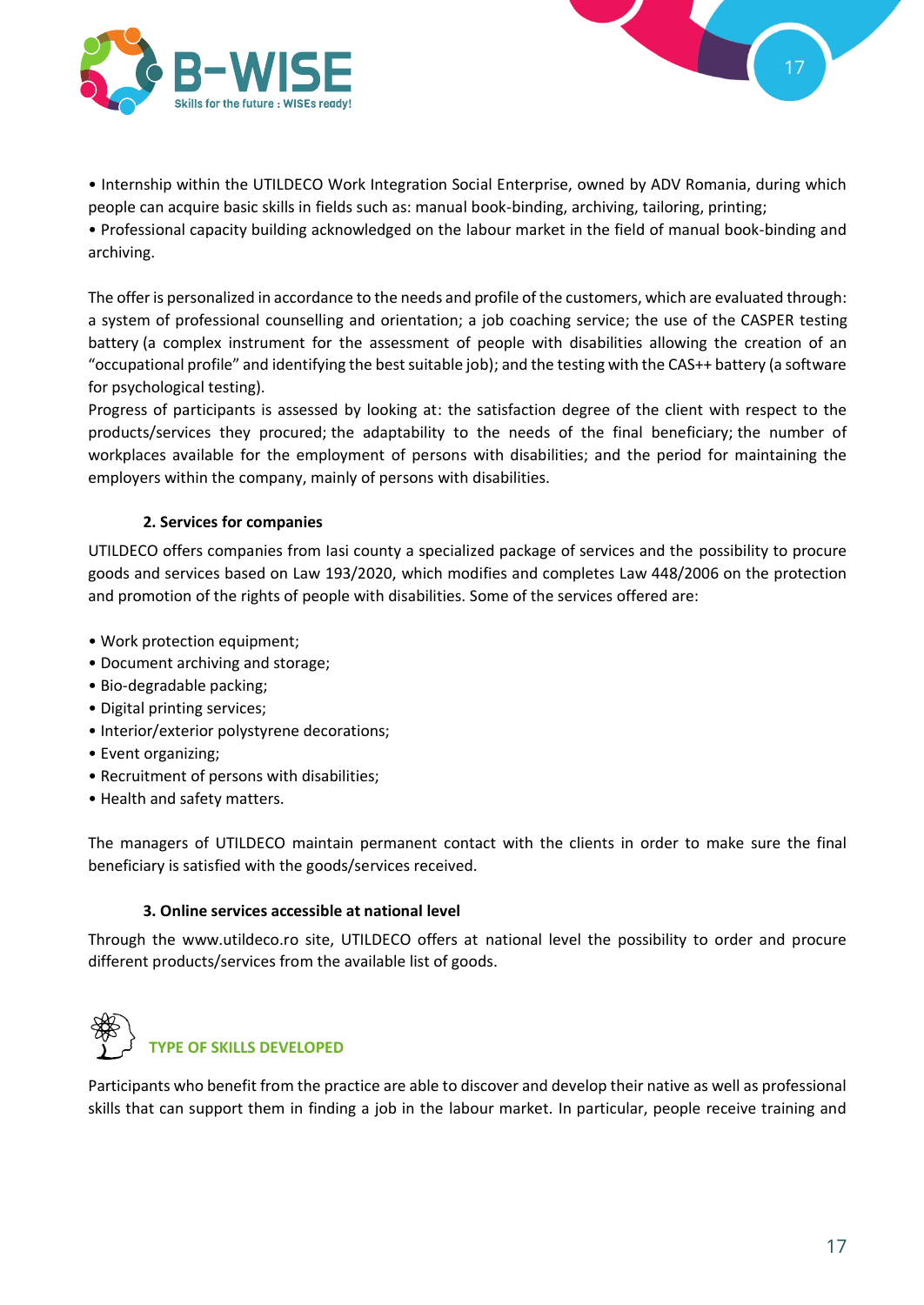![](_page_17_Picture_0.jpeg)

![](_page_17_Figure_1.jpeg)

develop skills in the field of archiving (including digitization of archived documents) or manual binder, tailoring and digital printing.

![](_page_17_Picture_3.jpeg)

UTILDECO is the only service of this type in Romania offering an integrated package of services adapted to the needs of people with disabilities.

The intervention package uses two innovative tools:

a) a job matching service;

b) a job coaching service – helping people to maintain the job and avoid the failure in employment.

![](_page_17_Picture_8.jpeg)

# **IMPACT & SUSTAINABILITY**

Thanks to the job matching and job coaching services, UTILDECO has been supporting people - especially people who have not completed their studies, have no qualifications and have never worked - in developing valuable skills and finding and maintaining employment in social enterprises or the open labour market.

The sustainability of UTILDECO is guaranteed by its capacity to reinvent, adapt and adjust the practice itself to customers' demands.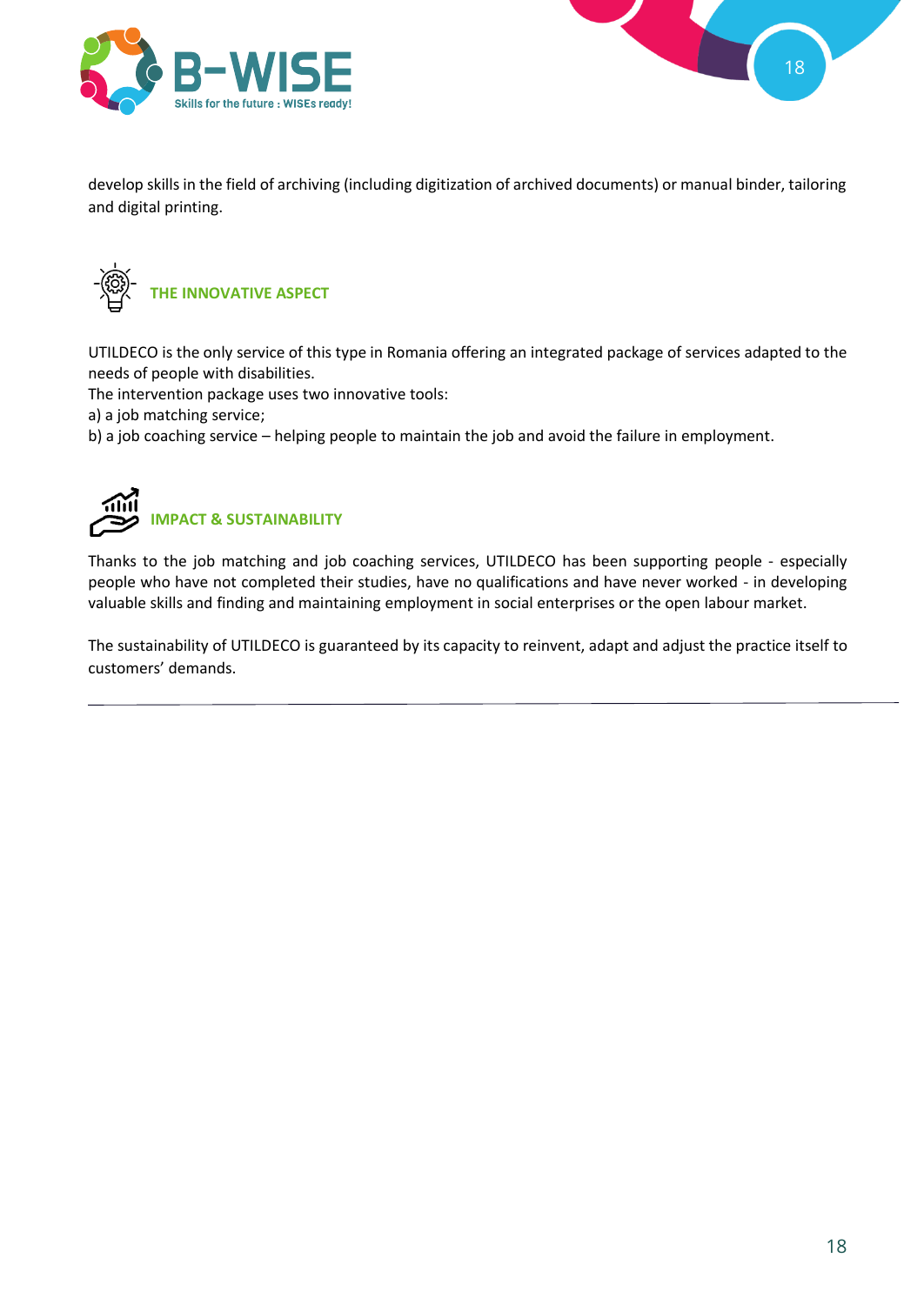![](_page_18_Picture_0.jpeg)

![](_page_18_Figure_1.jpeg)

# **8. The Kennisalliantie inclusie en Technologie (Knowledge Alliance Inclusion and Technology: KIT)**

*About the practice* **Where**: Amsterdam, The Netherlands **Start date**: 2017 **Status:** active **Beneficiaries**: People with mental, physical or psychological disabilities **Funded by**: pilots are funded by different stakeholders depending on where the pilots take place

![](_page_18_Picture_4.jpeg)

*Contact* https://inclusievetechnologie.nl/

![](_page_18_Picture_6.jpeg)

# **OVERVIEW OF THE PRACTICE**

The KIT is a platform in the field of inclusive technology that was founded in 2017. It is a partnership between TNO (The Dutch organization for applied scientific Research), Cedris (the national association for an inclusive labour market and sheltered workshops) and SBCM (the center of knowledge and funds for social employment). The objective of KIT is to help as many people with mental, physical or psychological disabilities as possible to find and keep suitable and sustainable job by using technology in the broadest sense of the word. To test inclusive technology in the workplace, multiple pilots have been developed so far with approximately 20 participants in each of them. However, the group of people potentially benefitting from the innovation tested in the pilot can be bigger.

![](_page_18_Picture_9.jpeg)

#### **THE METHODOLOGICAL APPROACH**

The KIT connects stakeholders and serves as a catalyst to initiate, supervise and evaluate research and experiments and share this knowledge with other sectors. The following ones are examples of some of the pilots that have been carried out so far:

• Cobots at UW Utrecht: In this pilot, the KIT investigated whether the production of solar panels at the sheltered workshop UW Utrecht could be made less labour intensive with the use of technology. In this case, it was examined whether a collaborative robot (cobot) could take over repetitive tasks since this often places a great deal of physical strain on workers.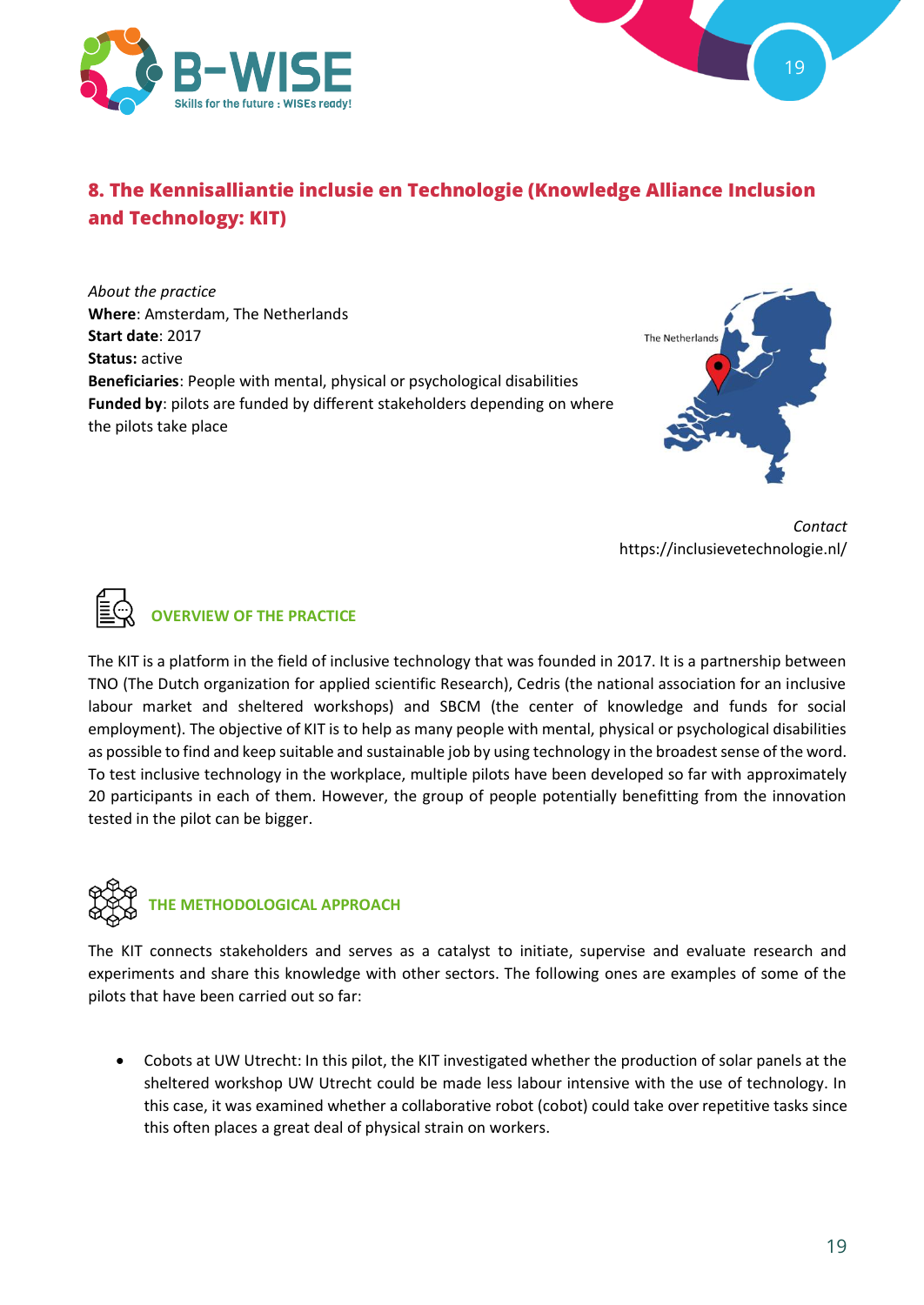![](_page_19_Picture_0.jpeg)

![](_page_19_Figure_1.jpeg)

- Smart beamer at Amfors: In the pilot at Amfors, the Operator Support System (OSS) was tested to assist step by step through the assembly system employees with cognitive disabilities. The system projects the work instructions onto the workplace via a smart beamer. As a result, workers know exactly what to do and in which order.
- Operator Support System at Senzer: workers with support needs In the pilot the OSS, a technology supporting employees in performing assembly tasks was tested. Work instructions were projected onto the workplace in the right order and time. Tailored to the work and the needs of the worker, the OSS can provide feedback in case of incorrect actions and is equipped with a pick-to-light module (a system assisting working to pick items accurately).
- Smart beamer at Inclusief Groep: In this pilot, a Smart beamer is tested. Employees are actively supported by a smart projection system through all production steps. The beamer indicates with arrows and/or images which action the workers has to take and which tools or material are needed. With the use of the beamer one worker can successively carry out multiple steps at once. The beamer is also programmed to check the quality and quantity of the products.

In the individual pilots, the needs of each worker are evaluated so that the technology can be tailored on the basis of this assessment.

![](_page_19_Picture_6.jpeg)

Workers benefitting from this practice are able to develop skills in the technological field which help them to find more and more suitable job opportunities.

![](_page_19_Picture_8.jpeg)

# **THE INNOVATIVE ASPECT**

The pilots from KIT can be considered particularly innovative because they support the development of skills by means of digitalization and technology.

![](_page_19_Picture_11.jpeg)

The practice has a direct impact on the employability of workers with support needs, who increase their confidence and independence at work. The different pilots presented different results regarding the development of the skills. For instance, the Amfors pilot showed that employees using OSS can handle more and more complex tasks with less personal guidance than employees not using OSS. At UW Utrecht, the pilot revealed that the participants became more involved at the workplace and started to think about how their workplace could be improved.

To guarantee the sustainability of the practice, the current government and the UWV are conducting a trail in which companies can apply for subsidies for innovative improvements.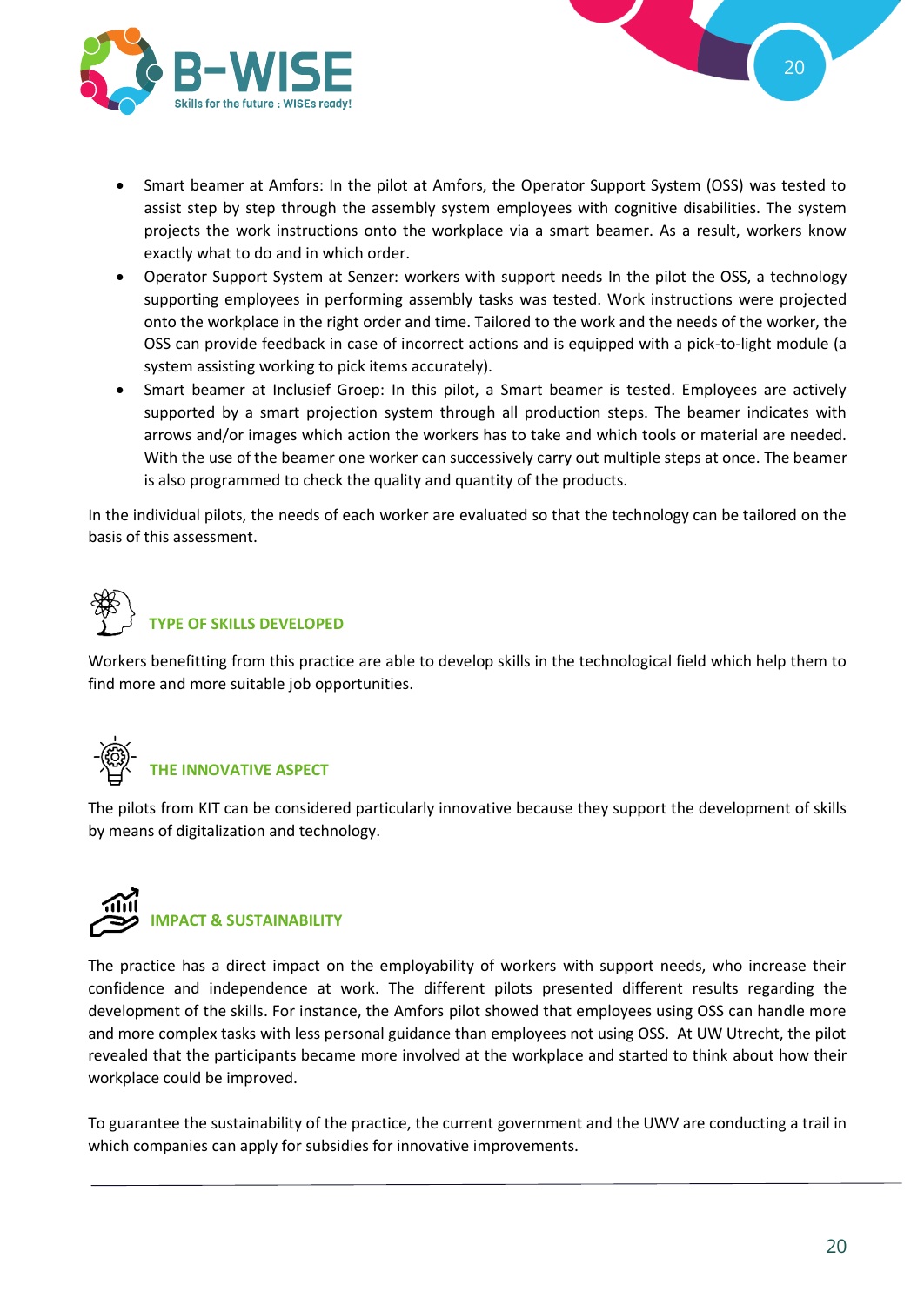![](_page_20_Picture_0.jpeg)

![](_page_20_Figure_1.jpeg)

# **9. Digital Workplace**

*About the practice* **Where**: Spain **Start date**: November 2019 **Status:** active **Beneficiaries**: ILUNION Social Business Group and Fundación ONCE's employees **Funded by**: ILUNION Social Business Group's own funds

![](_page_20_Picture_4.jpeg)

*Contacts* Oscar da Pena [odapena@ilunion.com](mailto:odapena@ilunion.com) https://www.ilunion.com/en

![](_page_20_Picture_6.jpeg)

#### **OVERVIEW OF THE PRACTICE**

Digital WorkPlace is a digital and cultural transformation project stemming from the organization's commitment to technological evolution, digitalization and transformation with a person-centred approach. The initiative is based on three main pillars - individual and collective productivity and agile methodology – and has four main objectives: increasing personal efficiency and productivity; promoting teamwork through collaborative platforms; flexibilizing the access to information; digitalizing and automatizing data, while ensuring accessibility.

Employees are provided with an intuitive web portal that offers all the reference audio-visual materials, as well as the recordings of online training sessions. In order to foster the implementation of the initiative, Digital WorkPlace has introduced the figure of the "Champions", digital ambassadors with the mission to guide workers in the digital transformation process. The project has also fostered the development of digital skills with Microsoft 365 tools through online training.

So far, over 15 webinars have been delivered, with 10.000 participants/views.

![](_page_20_Picture_11.jpeg)

The practice takes the form of events, webinars and workshops delivered to workers through Microsoft Teams, a web portal on SharePoint and a user Community on Yammer.

Contents are shaped taking into account the needs of all the participants, as well as the information gathered through the Champions, surveys and forms. Accessibility and usability of contents and tools are key aspects that are taken into account in the design of the trainings.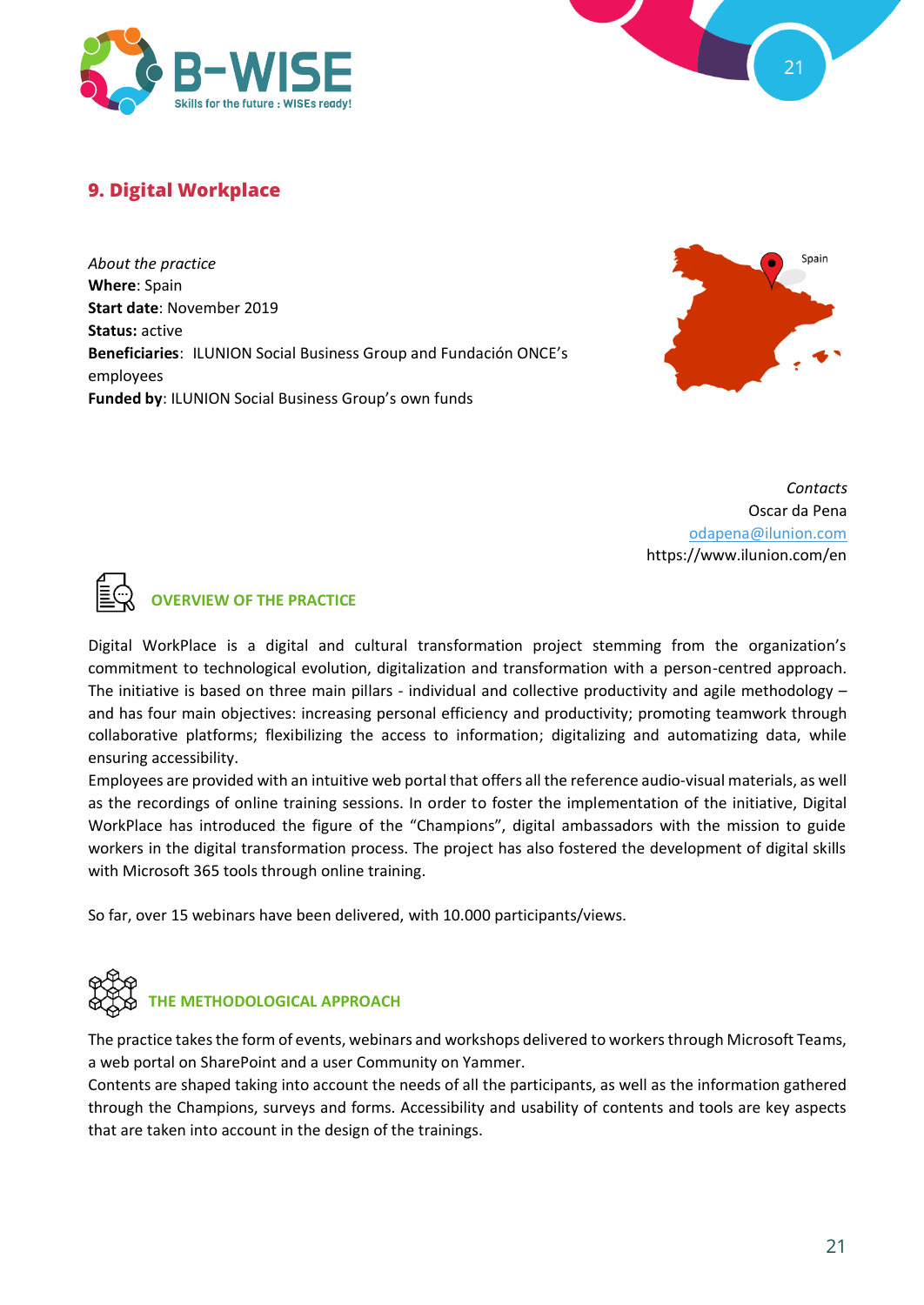![](_page_21_Picture_0.jpeg)

![](_page_21_Figure_1.jpeg)

Progress of participants are evaluated through a follow-up on the evolution of the project implementation through monthly analysis of KPIs and comparison with the initial assessment.

![](_page_21_Picture_3.jpeg)

# **TYPE OF SKILLS DEVELOPED**

Participants acquire digital skills and knowledge on new digitalisation processes that can help improving workers' productivity.

![](_page_21_Picture_6.jpeg)

# **THE INNOVATIVE ASPECT**

Digital Workplace is an innovative practice as it is based on an online training model, complemented by a web portal, which encourages and allows all workers to participate in a flexible way (synchronous or asynchronous learning). A collaborative space was created on YAMMER for participants to share results and news, as well as asking questions, etc. The project has allowed the full implementation of Microsoft technology and, consequently, the digitalization of many processes.

![](_page_21_Picture_9.jpeg)

## **IMPACT & SUSTAINABILITY**

Although the project was launched in November 2019, the initial assessment and gathering of requirements was being carried out when the Covid-19 pandemic broke out. The lockdown boosted digitalization and made this project even more relevant and necessary, especially for all those workers in non-essential activities who were working from home. Training sessions started in April 2020 and since then indicators have been improving: all the webinars got over 10,000 participants/views on the web portal; over 12 million documents were transferred to OneDrive from network drives; nearly 6,000 sites were created on SharePoint; the use of Microsoft Teams as a collaboration and communication tool was consolidated.

The sustainability of the practice is guaranteed by the figure of the Champions. As members of the staff, they are a closer reference for workers. They are also in charge of the promotion and follow-up of the project and its results in their companies, as well as for the identification of needs, issues and concerns.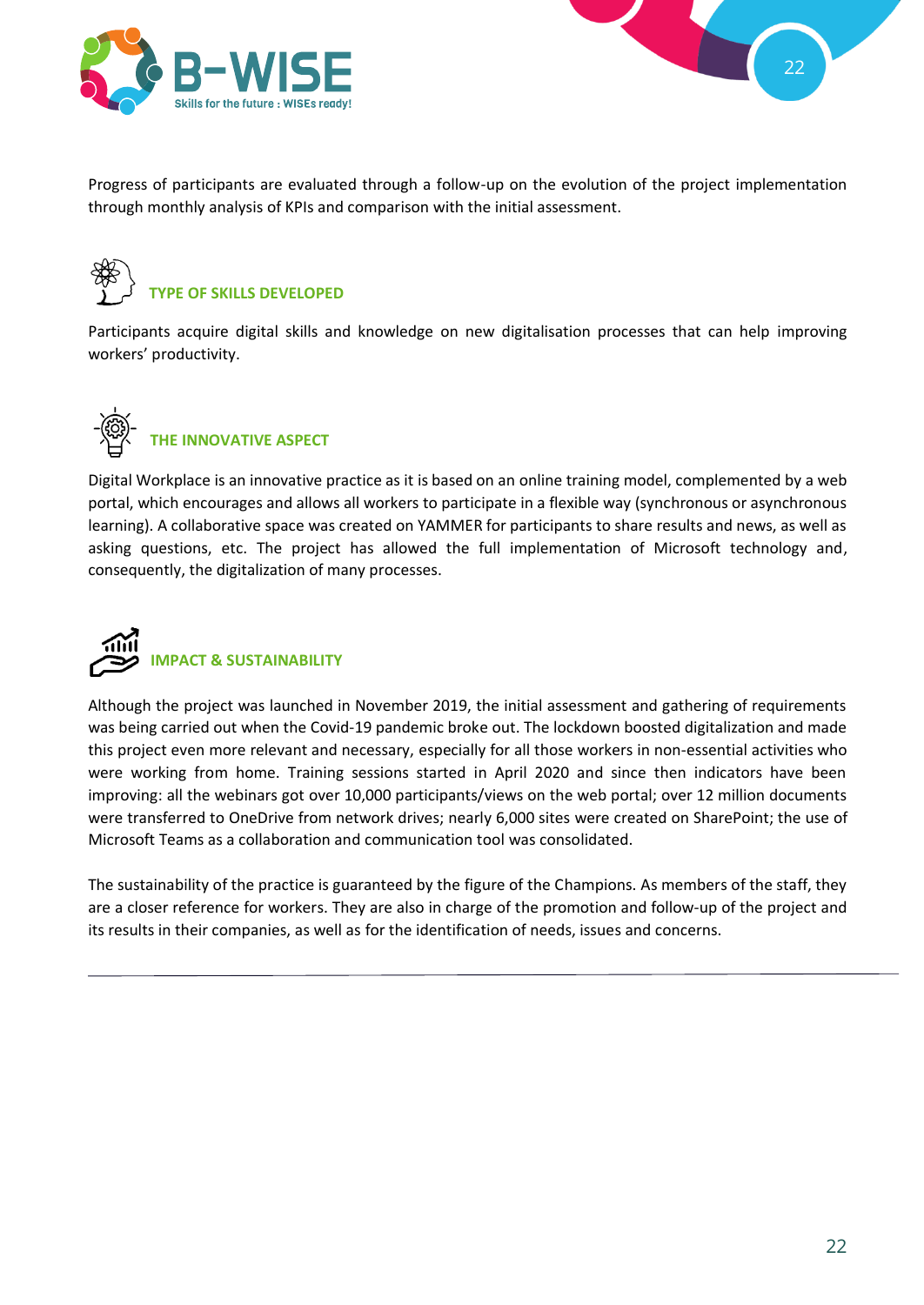![](_page_22_Picture_0.jpeg)

![](_page_22_Figure_1.jpeg)

## **10. ENTELIS+ Digital Accessibility**

*About the practice* **Where**: Greece **Start date**: July 2021 **Status:** active **Beneficiaries**: Persons with intellectual disabilities, people of third age as well as professionals and service providers **Funded by**: ERASMUS +

![](_page_22_Figure_4.jpeg)

*Contacts* research.development@eeamargarita.gr <https://entelisplus.entelis.net/>

![](_page_22_Picture_6.jpeg)

#### **OVERVIEW OF THE PRACTICE**

ENTELIS+ is a project co-founded by the European Commission under the Erasmus+ Key Action 3 "Support for policy development and cooperation" and its consortium is made up of 10 experienced European partners with complementary skills and knowledge. Thanks to this project, people with intellectual disability are trained in accessibility and digital accessibility through an easy-to-read adaptation of a training manual developed by ENTELIS+ partners. The participants learn about accessibility and why it is useful for all people - regardless of age, disability, gender or other reasons - to receive accessible services. Additionally, the beneficiaries are trained into altering existing resources into an accessible form. This practice enhances their digital skills and trains them into being more inclusive, in order to promote accessibility and assist more people. Lastly, the beneficiaries are trained into using a roadmap that will help them reach the ultimate goal, meaning having access to information and places and thus, participating equally in the society.

![](_page_22_Picture_9.jpeg)

#### **THE METHODOLOGICAL APPROACH**

Prior to the training, a focus group about accessibility is organized in order to evaluate the needs of the participants and adapt the training accordingly (e.g., easy-to-read version of PowerPoint presentations, voice over in Greek, alt-texts in images, digital games, simulation games). After the training, a questionnaire and an interview are organised with the participants and the lead trainer in order to evaluate their knowledge and skills relevant to digital accessibility.

This plan is based on **ENTELIS+** manual, which provides the necessary theoretical knowledge and tips for its practical implementation. In collaboration with the learners, the trainer co-produces the training tools that will make the information accessible to them.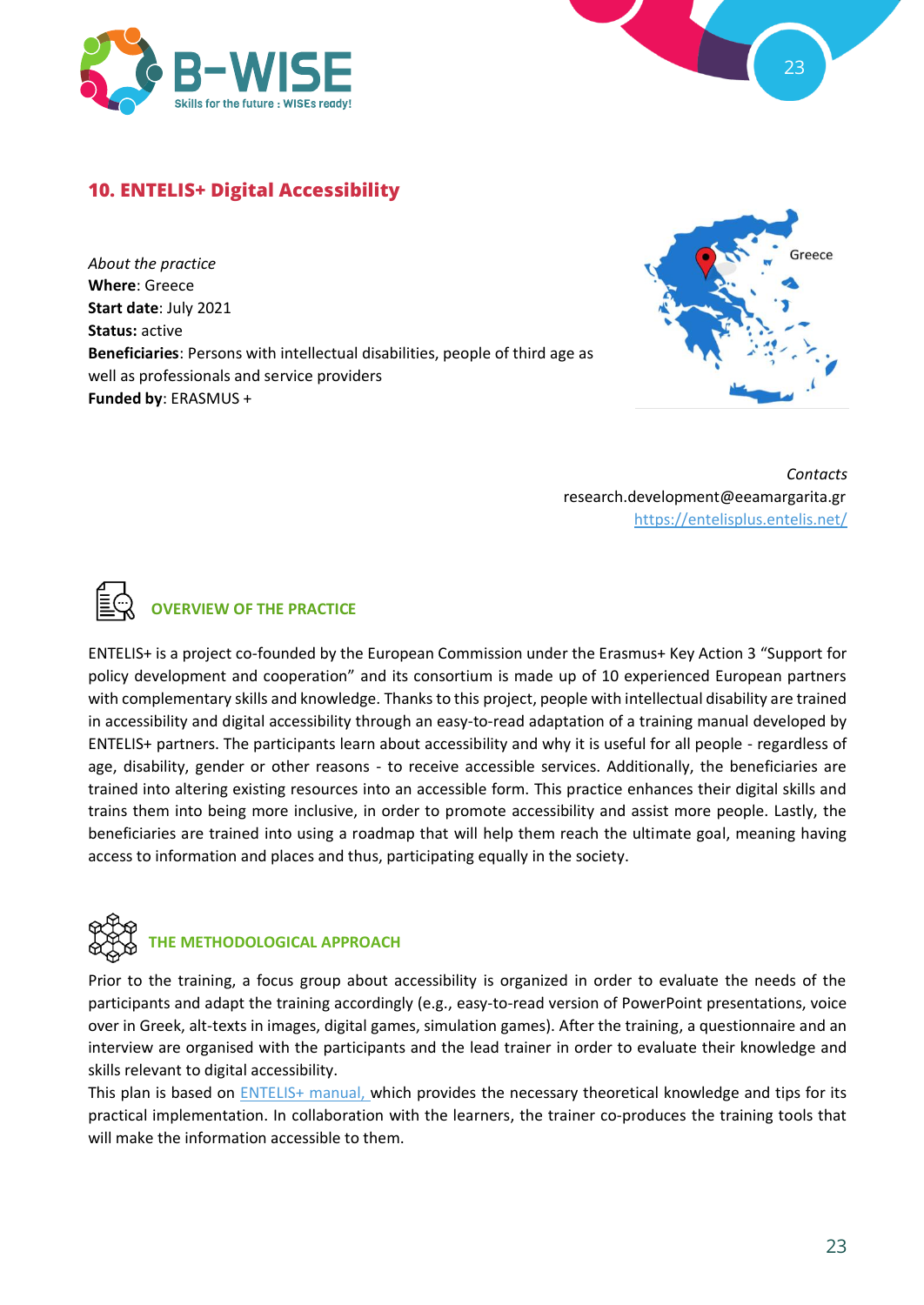![](_page_23_Picture_0.jpeg)

![](_page_23_Figure_1.jpeg)

The evaluation of beneficiaries' progress is carried out through practice, exercises and the creation of accessible resources. The trainers also fill a trainer's logbook in order to track the progress, difficulties and strong points of the learners they support and, consequently, improve the accessibility of the resources and focus on the educational goals that need more practice.

![](_page_23_Picture_3.jpeg)

# **TYPE OF SKILLS DEVELOPED**

ENTELIS+ training activities focused on the development of the digital skills of persons with disabilities and older people in order to make them able to participate in the digital society. At the same time, ENTELIS+ trained important key actors that are in charge of designing and implementing facilitating frameworks (public authorities and service providers).

![](_page_23_Picture_6.jpeg)

# **THE INNOVATIVE ASPECT**

Partners in this ENTELIS+ consortium have rich experience in digital accessibility and digital skills and have been innovating in the sector of disability and technology for many years. This expertise is materialized in the innovative methods and practices that promote inclusive education as well as in the capacity to foster digital skills and competences of digitally excluded groups.

In particular, ENTELIS+ was able to:

- Raise awareness about the importance of accessibility as an enabler for inclusive learning and teaching through multiple training and events in Austria, Belgium, Cyprus, Greece, Ireland, Italy and Sweden.
- Develop the digital skills of persons with disabilities and older people to participate in the digital society in the above mentioned countries. More than 90 total people participated in ENTELIS+ training events.
- Build the capacity of key actors in charge of designing and implementing facilitating frameworks (public authorities and service providers).

![](_page_23_Picture_13.jpeg)

ENTELIS+ generated impact by raising awareness about the importance of accessibility as an enabler for inclusive learning and teaching through multiple training and events in 7 countries (Greece, Austria, Ireland, Italy, Cyprus, Sweden and Belgium). During the trainings offered by the project, participantsstrengthened their skills regarding accessibility, learned more about their rights - specifically about their right on accessibility and how this is protected by EU policies and national laws - and discovered existing resources in order to make different digital services and environments more accessible.